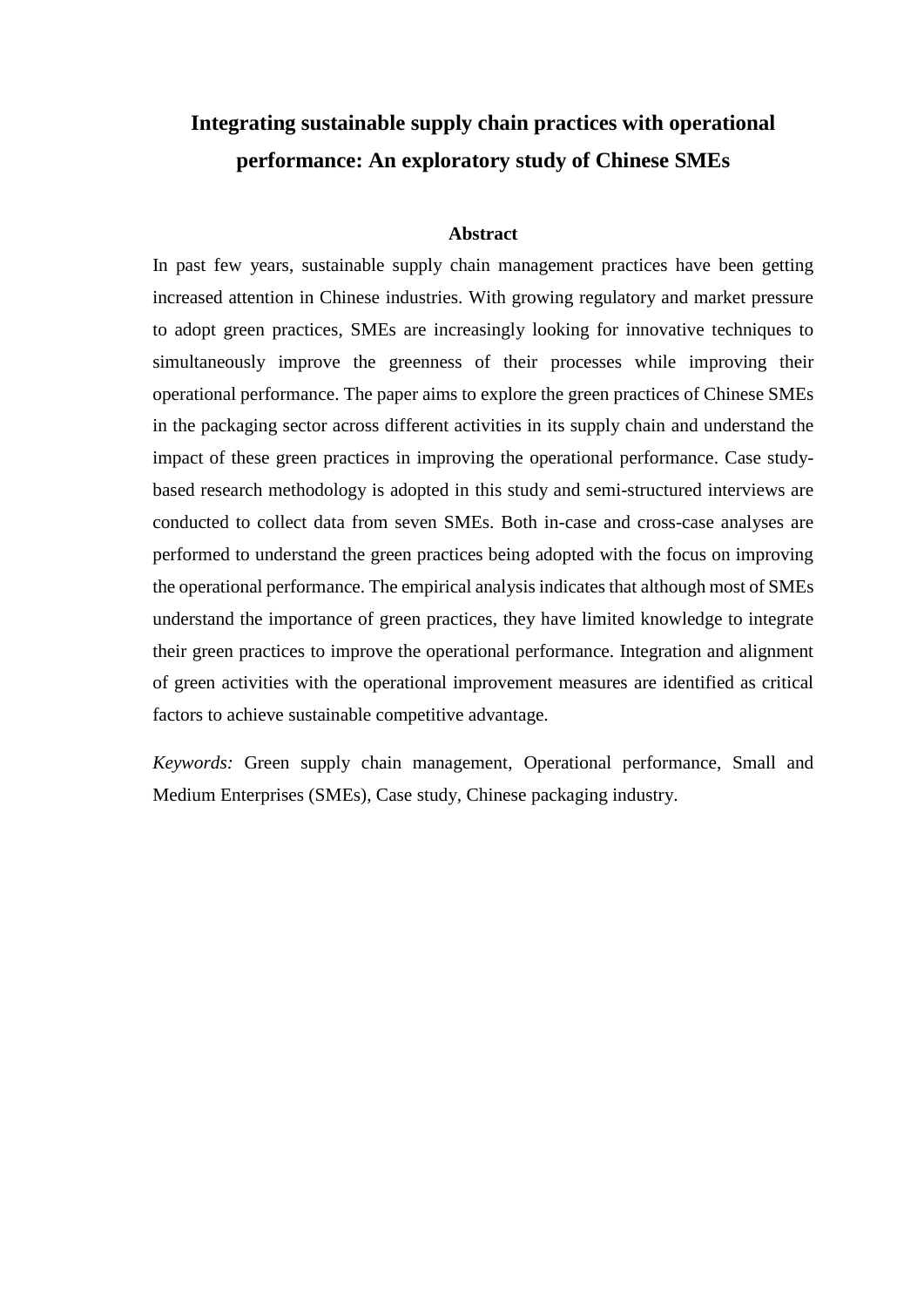## **1. Introduction**

Chinese Small and Medium Enterprises (SMEs) are increasingly facing the challenges being imposed by higher environmental standards of the international markets and the ensuing need for a good environmental reputation (Zhu et al. 2008, and Lai and Wong 2012). Additionally, domestic environmental issues ranging from air emissions, resource shortage, and solid waste disposal are becoming increasingly important to both the Chinese government and the society at large. Chinese government is prioritising sustainable development in their policies and is tightening the environmental regulations in the manufacturing sector. Environmental certifications such as ISO14001, EMAS and MCERTS have been introduced and are being promoted to assess and monitor manufacturers' environmental performance. Facing this duel test from the market and the government, Chinese manufacturers have started looking for ways to enhance their production efficiency while minimizing the impact on the environment. Developing green supply chain practices has emerged as a win-win strategy for companies in terms of lowering environmental risk and increasing ecological efficiency at the same time (Van Hoek and Erasmus, 2000).

Green supply chain management (GrSCM) involves all participants and different stages in a product's life cycle covering purchasing, product design, manufacturing, distribution, marketing and after-life disposal. Although, GrSCM is not a new concept and widely discussed in past literature, its implementation in practice, particularly in Chinese SMEs context is still under trial. Some SMEs have realized its importance, but they lack the capabilities to put it into practice, while some misunderstand the concept which lead to unexpected results. SMEs are the key contributors in growing Chinese economy and have contributed to more than 60% of China's GDP and 68% of China's export in last few years. However, they have an extra disadvantage in terms of insufficient information, resources and expertise in implementing green principles (Lee, 2008). The performance of SMEs in implementing green practices can not only improve their environmental performance but can also influence their operational performance. There are a number of studies focussing on the large or state-owned manufacturing enterprises in Chinese context. However, limited studies are found discussing the implementation of green supply chain practices in SMEs.

Packaging as a high environmental sensitive industry has long been criticized for its low efficiency and high pollution (Verghese and Lewis, 2007). The Chinese packaging Industry is set to achieve significant growth between 2016 and 2021, at the annual growth rate of 5.4%, compared to 4.5% during 2011-2016. This strong growth in China's packaging industry is mainly driven by the changing demographics and social factors, including rapid urbanization,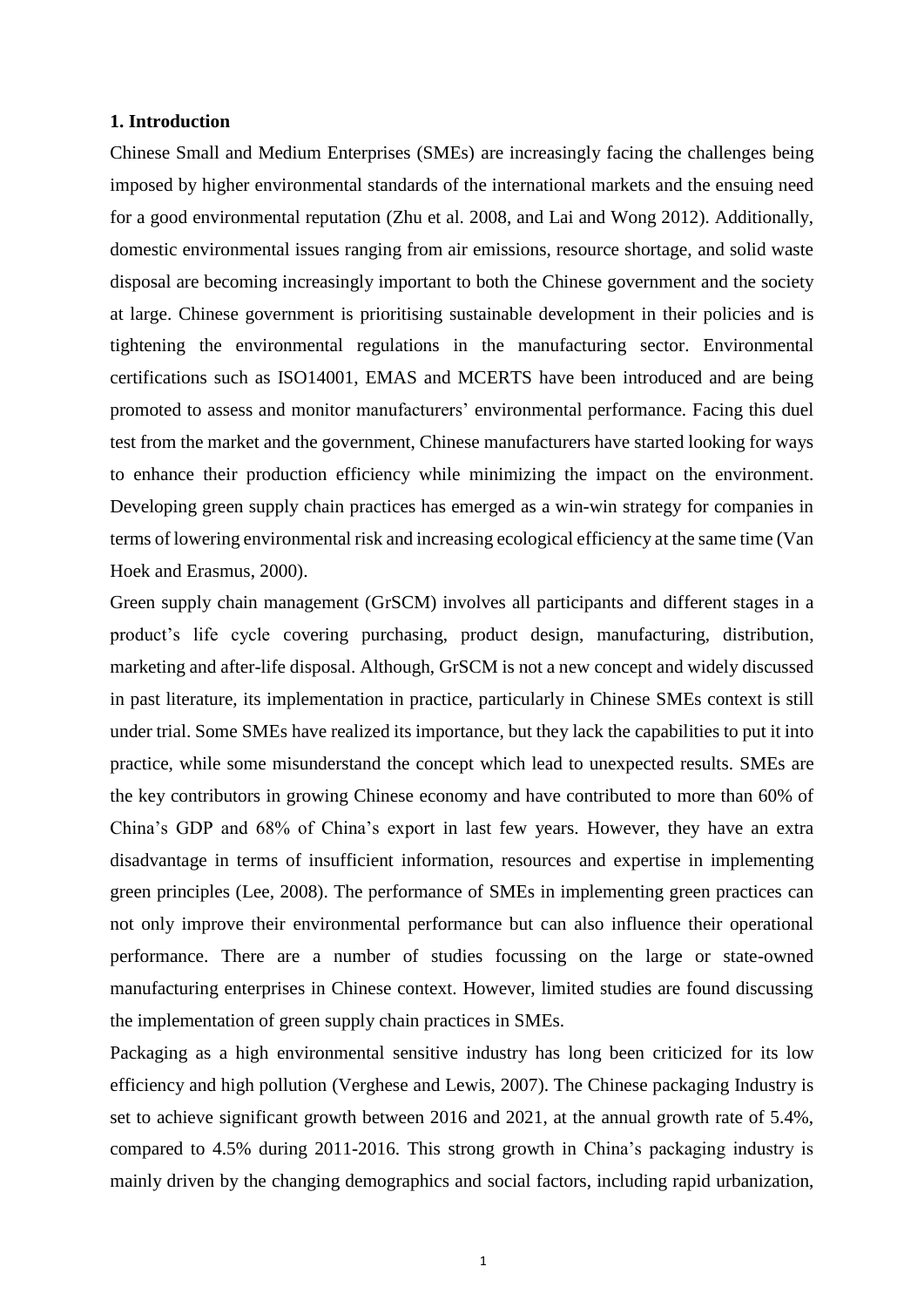rising middle class and an aging population (Xueyan, 2015). The Chinese government has realized the negative impact of excessive packaging and is encouraging companies to reduce the raw materials required in packaging to lower the environmental impact. However, the SMEs operating in the packaging sector have a long way to go to realize the comprehensive upgrading and transforming of industry, and so to change their public image (Zhang and Zhao, 2012). Therefore, the paper narrows its scope to the packaging sector considering its huge impact on environment to conduct an in-depth study. Lack of studies are found in literature discussing the implementation of green supply chain practices in packaging sector.

Despite the fact that sustainable supply chain has been recommended as a means of improving competitiveness, little empirical evidence exists in the literature validating its positive relationship with firm performance (Gopal and Thakkar, 2016). Particularly in case of Chinese packaging sector, limited research has been found to support the notion that sustainable practices promote better operational performance. In this regard this study focusses on understanding the green practices adopted by SMEs in Chinese packaging sector and explores the challenges and barriers faced to link it with operational performance improvement. The paper considers different processes involved during the life cycle of packaging from designing to disposal stage to understand the environmental issues and green practices being adopted, and investigate how these practices are linked to improving the operational performance.

In this paper, inductive research approach is adopted, allowing us to conduct in-depth investigation of green practices of sample companies. Data are collected from 7 SMEs in the packaging sector through semi-structured interviews. In-case and cross-case analysis approaches are adopted to explore the current practices and prospect of GrSCM implementation. Based on the empirical analysis of the data collected from case companies, this study evaluates the impact of green practices on operational performance and discusses the barriers and challenges of integrating green practices with SMEs operational performance. In addition, this paper proposes measures that can be used by SMEs to enhance their operational efficiency while implementing green practices.

The remaining part of this paper is organized as follows: Section 2 presents the review of literatures in GrSCM and Chinese packaging industry, critically analyses their relationship and provides solid theoretical foundation for this research. Section 3 discusses the exploratory conceptual framework and Section 4 presents detailed discussion over the research methodology adopted in this study. Section 5 analyses the empirical data and discusses the findings of both in-case and cross-case analyses. Section 6 discusses the implications of this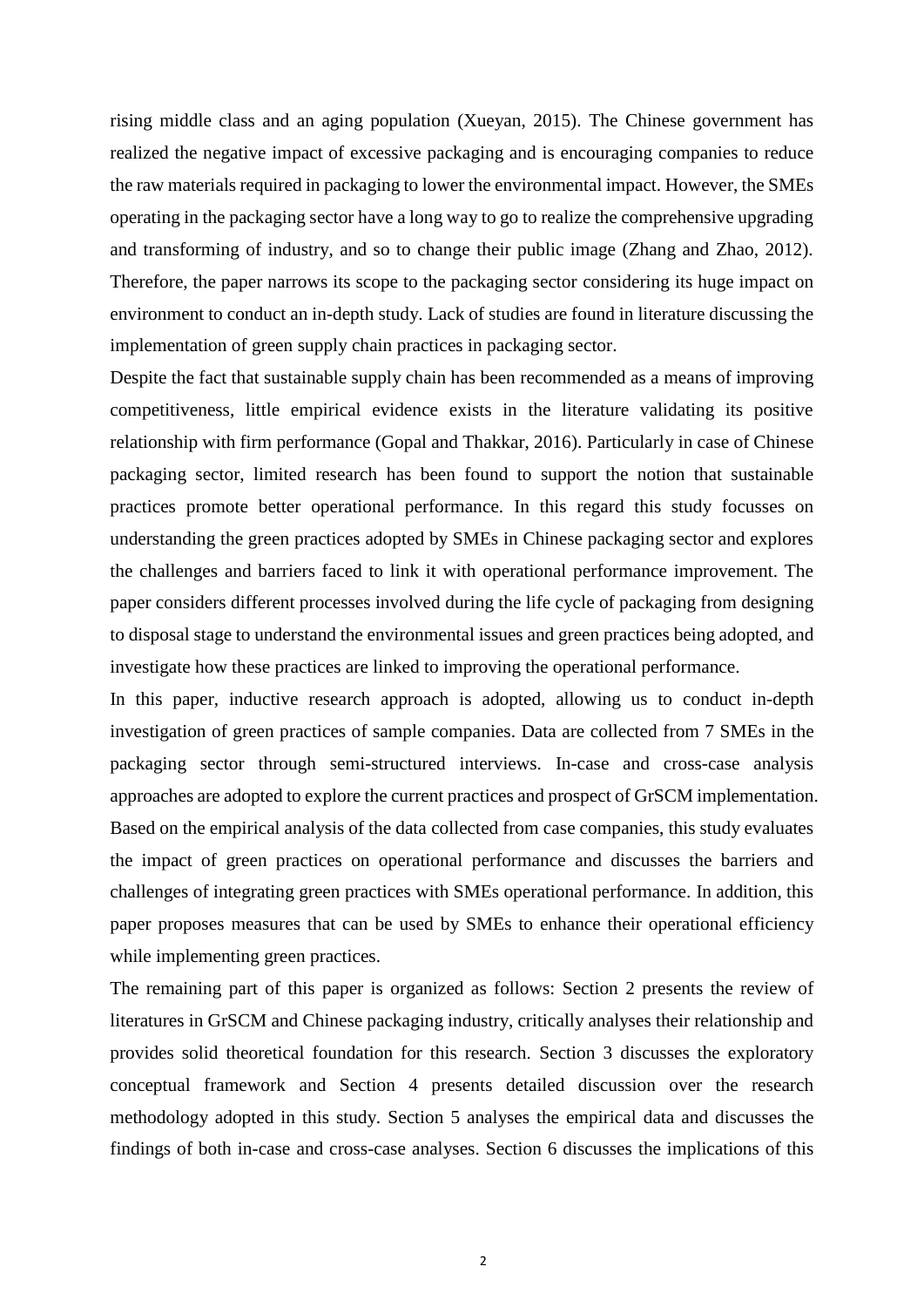study and provides the recommendations to practitioners. The last section concludes the paper with directions for future research.

## **2. Literature Review**

### 2.1 Green supply chain and performance

In past, many researchers have focussed on different aspects of GrSCM to understand the impact on operational performance. Gilbert (2001) argued that GrSCM involves processes of incorporating environmental criteria in making organizational purchasing decisions and establishing long-term partnerships with upstream suppliers. Zsidisn and Siferd (2001) provided a more integrated view of green supply chain to improve performance by aligning different processes at the product life cycle including product design, acquisition, production, distribution, use, reuse and disposal of the enterprise's products and services. Davies and Hochman (2007) argued that for the comprehensive improvement of an organization's environmental performance, collaboration among all departments in an organization is required with common green objectives. Srivastava (2007) suggested end-of-life management of the product after its useful life to implement GrSCM practices. Moreover, the US Environmental Protection Agency (2000) identified four basic steps to effectively implementing GrSCM: identify costs, determine opportunities, calculate benefits, decide, implement and monitor. It draws an outline on how to concretely implement GrSCM and is of great importance in practice. In addition, Vachon and Klassen (2008) discussed the relationship between environmental practices and performance.

Some researchers explored the key criteria and capabilities for effectively implementing green supply chains practices. For instance, Darnall et al. (2008) compared capabilities for implementing green practices and an environmental management system. Handfiled et al. (2001) discussed the dynamic cooperation among all departments within an organisation as a key competence to maintain healthy GrSCM practices which can improve performance. Yet, the extent of the above factors affecting an organization's practices of GrSCM differs from country to country, based on the economic status, industry and the organization's strategy. Therefore, some researches shift their emphasis to understand the impact on operational performance in a specific context to gain in-depth and targeted information.

Tseng et al. (2014) discussed a rigorous approach for benchmarking eco-efficiency in green supply chain under uncertainty and compared gain and loss functions as benchmarking tools in GrSC practices. Mohanty and Prakash (2014) presented an empirical study to conclude that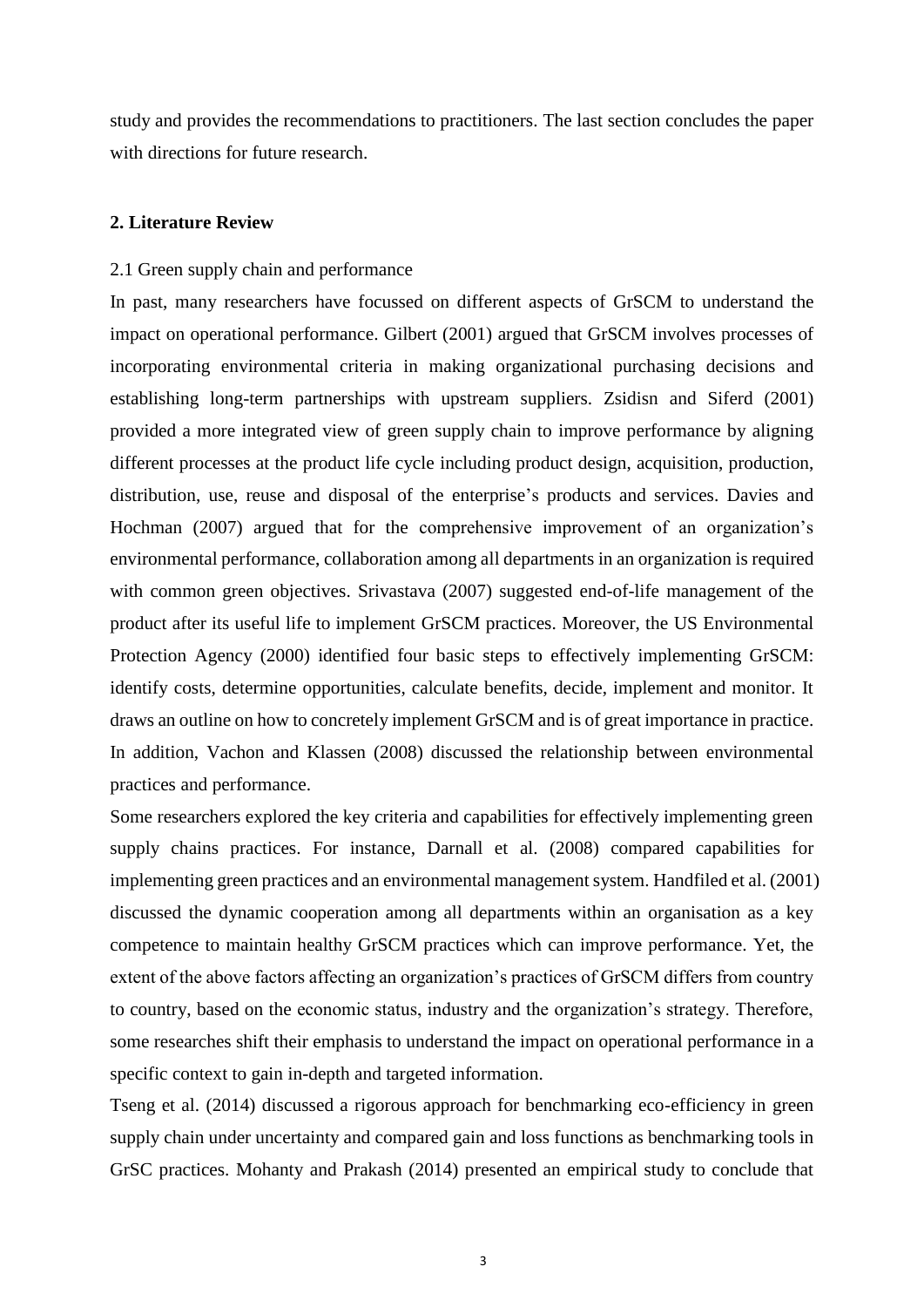Indian Micro, small and medium enterprises faced significant pressures from external stakeholders to adopt GrSCM practices. The study also found that external pressures and adoption of GrSCM are also fully mediated by internal pressures. Jabbour et al. (2017) analysed the relationship between critical success factors and the adoption of GrSCM practices for Brazil-based manufacturers of automotive batteries. They argued that firms using green training, green recruitment and selection, green performance evaluation and employee rewards will have more success in GrSCM implementation. Moreover, Yu et al. (2017) argued that both green purchasing personnel and green supplier selection have a significant positive effect on green supplier collaboration, and that building green collaboration with suppliers is significantly and positively related to both environmental and operational performance. Lee et al. (2015) discussed that firm's environmental performance can positively and significantly affect its competitive advantage. Furthermore, López-Torres et al. (2017) examined the effect of Knowledge Management (KM) as a platform to enable sustainability in firms' operations and to provide recommendations for managers to integrate sustainable operations into their business strategies. Garza-Reyes et al. (2016) and Cherrafi et al. (2017) discussed the implementation of green and lean approaches in the supply chain context to improve operational performance. Similarly, past literature such as Chaabane et al. (2011), Kumar et al. (2015) and Marshall et al. (2015) discussed multiple factors to consider while developing sustainable supply chains in practice.

Additionally, the link between GrSCM practices and enterprises' economic performance in the context of South East Asia is also discussed in past literature (Rao and Holt, 2005; Luthra et al. 2015). For instance, the impact of implementing green supply chain practices in Philippines is reviewed by Rao (2007); Hu and Hsu (2010) investigated the threats of green trade barriers and the application of GrSCM in Taiwan's electronics industry; Luthra et al. (2011) explored what hinders the implementation of GrSCM in the Indian automobile industry. They identified four top level barriers and one bottom level barrier that impede the practice. The top-level barriers are the cost implications, market competition and uncertainty, unawareness of customer and lack of implementing green practices while the bottom level barrier is lack of government support system. Lee (2008) also discussed the practice of GrSCM in South Korean industries, which heavily depend on the overseas market.

From the SME prospective, the active involvement of SME suppliers is necessary in developing green supply chain practices (Lee, 2008). SMEs themselves can be the key-player, but in most cases, they are playing a role of upstream or downstream supplier of large companies. Luken and Stares (2005) suggested that lack of information and technique makes it hard for SMEs to

4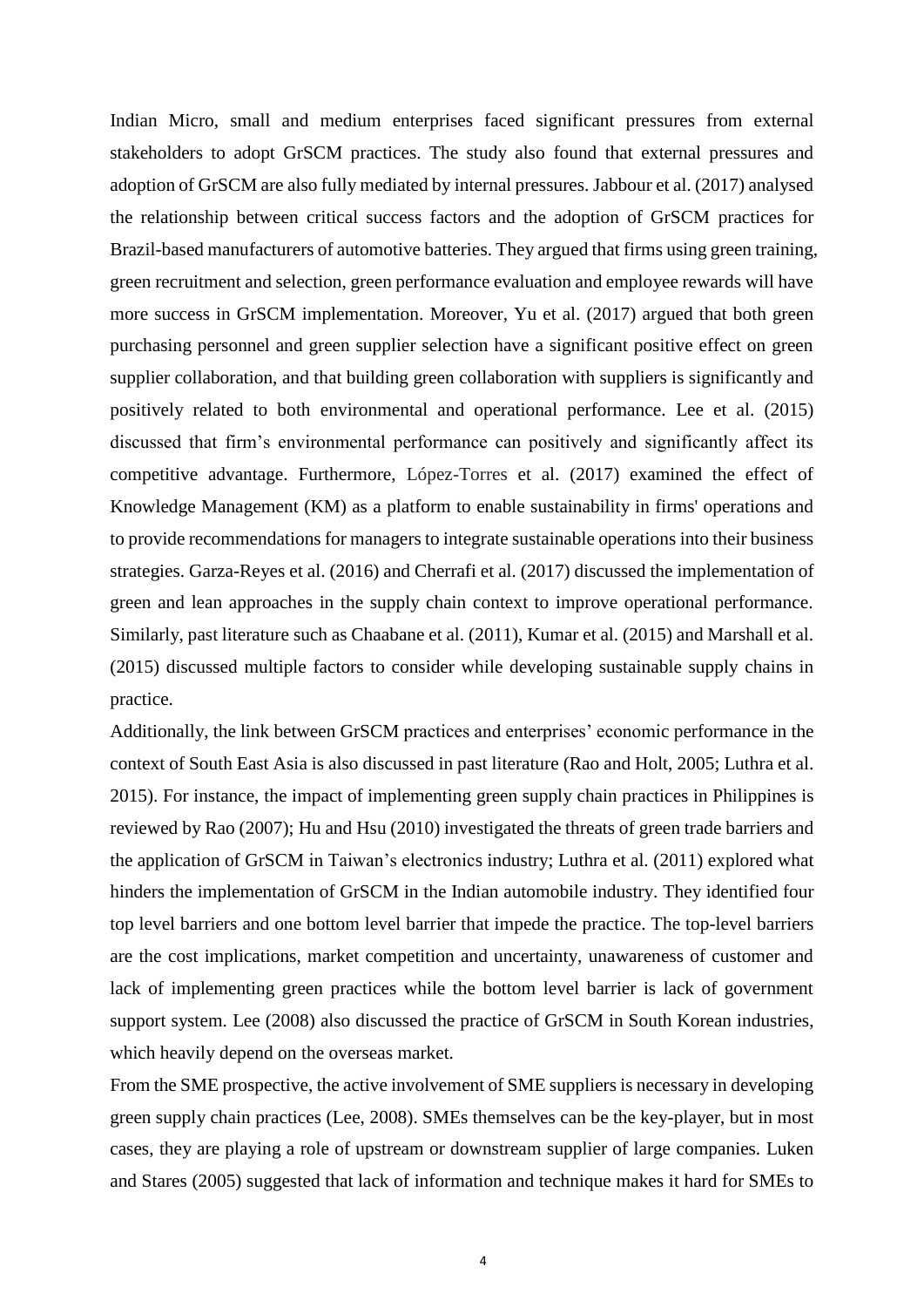adapt to changes in environmental standards. As a result, SMEs may become the origin of environmental risks in effectively developing green supply chain. The development of SMEs has increasingly contributed to China's economic growth. They make up over 99 percent of all enterprises in China today. The output value of SMEs accounts for at least 60 percent of the country's gross domestic product, generating more than 82 percent of employment opportunities in China.

#### 2.2 Green practices in Chinese industry

Sustainable development stresses the harmony between nature and human activities, which is in accord with the principle of GrSCM. Given its severe ecological and environmental issues, China has begun to implement sustainable development as a national strategy. GrSCM has a unique role in achieving sustainable development in China. Most of research on green supply chain has focussed on manufacturing sectors of Asian countries since the majority of the world's manufacturing products are from this area (US-AEP, 1999). Asian manufactures in particular are facing a number of challenges due to the increased monitoring and green regulations from Western markets and organisations, for instance, the European Union.

## *2.2.1 Drivers*

Pressure from the global market is always regarded as an important driver for Chinese enterprises to implement GrSCM. The entry to WTO provides China with a great impetus for this development (Zhu et al., 2005). Following its economic opening, substantial foreign direct investments are pouring into the Chinese market. However, the abundant investment for the development of the manufacturing sector, exacerbates a series of environmental problems. A significant number of foreign companies have established offices and branches in China to purchase raw materials in order to save cost and to transfer their high polluting plants or programmes to China (Zhu and Geng, 2001). Simultaneously, Chinese manufacturers face the constant challenge of green barriers (Zhu et al., 2006). A large number of made-in-China products are returned because they fail to meet environmental requirements of Western market, which causes huge loss to companies. As a result, many manufacturing enterprises in China are getting into trouble. Especially for SMEs that have lower risk resistance capability, it is a serious problem. Having realized this challenge, Chinese manufacturing enterprises have begun to apply green practices in their value chain instead of a single plant (Zhu and Sarkis, 2004). However, many of them lack experience and capabilities.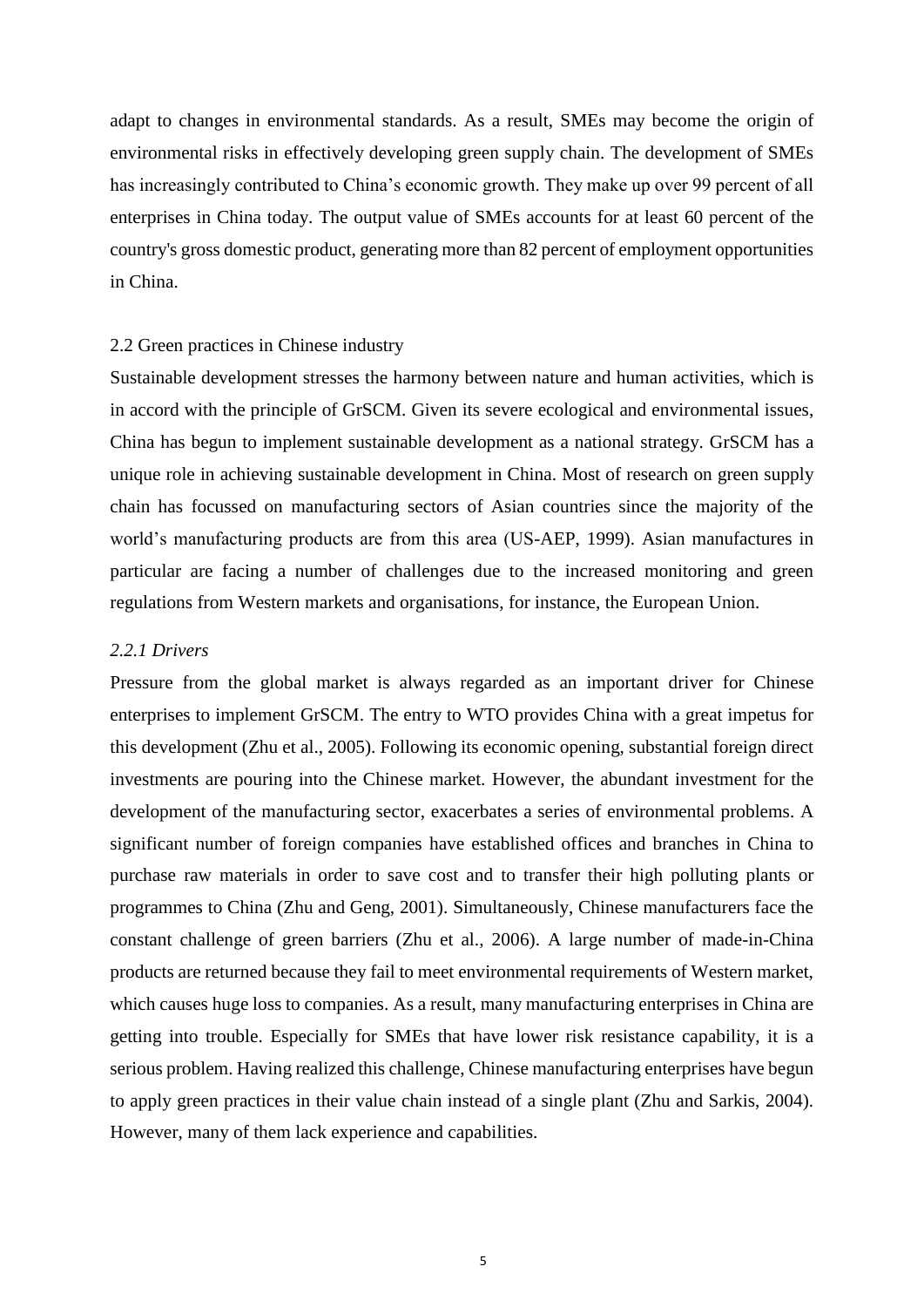What's more, enterprises in high polluting sectors like chemical, petrochemical and transport, which closely relate to the supply chain of packaging enterprises, are more environmentally sensitive than those in other sectors (Deegan and Gordon, 1996). With the public's increasing awareness of the environment, enterprises in these sectors are being increasingly criticized for their pollution discharge (Zhu and Sarkis 2004). Besides pressures from the overseas market, reputation, law and environment are also considered to be crucial drivers for them to implement GrSCM. To maintain the volume and quantity of exporting products and to protect national environment, the Chinese government have set more strict laws to regulate the operation of enterprises. Specifically, environmental impact assessment like ISO14001 is promoted by the Chinese government – one of the aims being to meet the green requirements of foreign customers (Zhu et al., 2005). Moreover, the levers of price and tax are also used. The government has raised the tax on high-polluting enterprises and has put up the price of some critical resource to press related enterprises to make their value chain greener (Bai and Hidefami, 2001).

## *2.2.2 Barriers and Challenges*

Though these actions have achieved noticeable results and to some degree they have improved the status of GrSCM in China, there are still many problems existing in China. Zhu et al. (2005) argued that most Chinese enterprises excessively pursue export volume and over-focus on environmental impact certification, but they neglect the long-term environmental benefit. Even though some enterprises have realized the necessity of GrSCM, they are impeded by lack of knowledge and management skill and deficiency of financial strength especially in SMEs. Additionally, Zhu et al. (2005) also mentioned that some enterprises cannot apply green supply chain successfully because they don't have recycling systems. Thus, they are unavoidably weak in the product recovering phase and fail to make the whole supply chain green. Clark (2000) and Hall (2000) suggested that human resource is also one of the decisive factors that influence the implementation of GrSCM. Zhang et al. (1999) investigated this issue from the prospect of organizational culture. They believed that weaker corporate culture hinders the implementation of GrSCM in Chinese enterprises. Most of the research on GrSCM in Chinese context, have selected relatively large enterprises as samples. There is very limited research focussed on SMEs due to difficulties in data collection. However, as SMEs share a huge portion in the Chinese manufacturing sector, their contributions in reducing the carbon emission in this sector cannot be neglected any longer.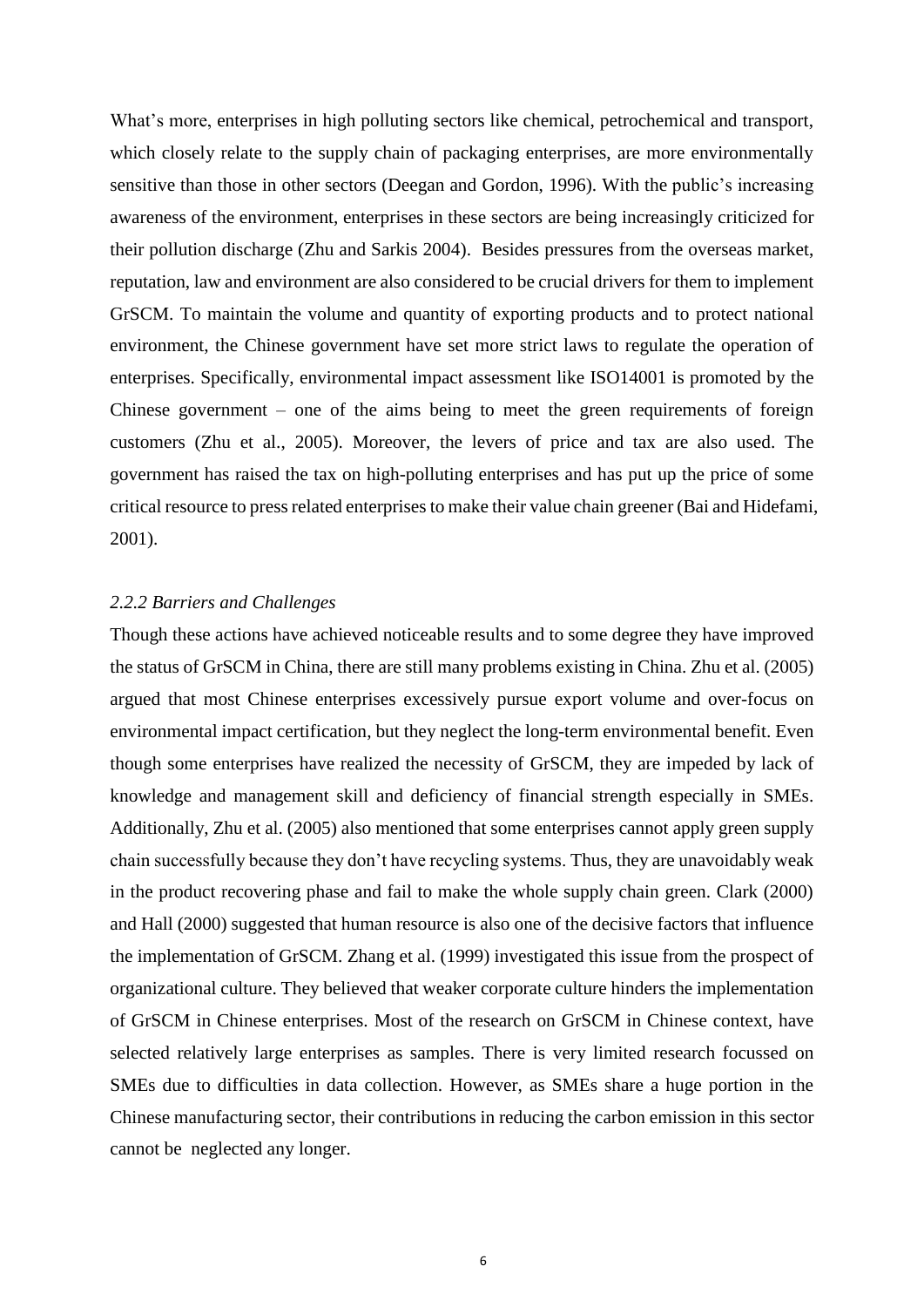#### 2.3 An overview of packaging industry

Companies and governments across the globe are increasingly looking to reduce the negative environmental impacts of the packaging systems. The packaging sector consumes a lot of natural resources and energy sources. They begin to see the limits of currently available raw materials for packaging and look for avenues for reusing and recycling packaging and search for greener raw materials for packaging. A new system for packaging is needed in which the consumption of raw materials could be reduced and materials could be reused and recycled. To implement an effective green strategy, it is vital to reduce the packaging waste, to save limited resources and to protect environment, and to apply the sustainability concept in material selection, processing, producing, storage, transport, reusing and recycle (Xueyan, 2015).

Early studies on packaging industry emphasised the communicative characteristics like colour and size. Function and appearance of the packaging were the most evaluated factors and the environmental issues have not drawn much attention (Roper and Parker, 2006). From the middle of 20th century, the packaging industry has been under pressure from media and consumers around the world because of its negative impact on the environment. Zhang and Zhao (2012) concluded that packaging can generate both solid wastes as well as liquid and gaseous pollution. Most of the criticisms particularly concentrate on the plastic packaging. Meikle (1995) stressed on the threats of plastic industry, saying that plastic packages have invaded every part of life and it will break the balance between human force and nature's power.

Past literatures have focused on reducing the environmental impacts related to sourcing and producing packaging materials, and recovery of the materials at the end-of-life. Green strategies adopted in the industry include the selection of more renewable materials, using flexible materials in replace of rigid plastics, enhancing the efficiency and energy consumption involving sourcing, producing and converting packaging materials (European Council, 1994). Zailani et al. (2012) stressed on the importance of sustainable packaging by claiming that it has direct impact on a company's economic and social outcomes. Svanes et al. (2010) also described a holistic methodology for packaging design with Norwegian food industry as a case study. Huang (2017) argued that in order to increase the value of the goods, multi-layer packaging or expensive materials are used blindly resulting in the packaging costs even higher than the value of goods. Such packaging not only confuses consumers, but also wastes more resources, increase production costs and recovery difficulties, and are inconsistent with the development direction of green packaging. Therefore, packaging structure should be simplified on the premise of ensuring the performance.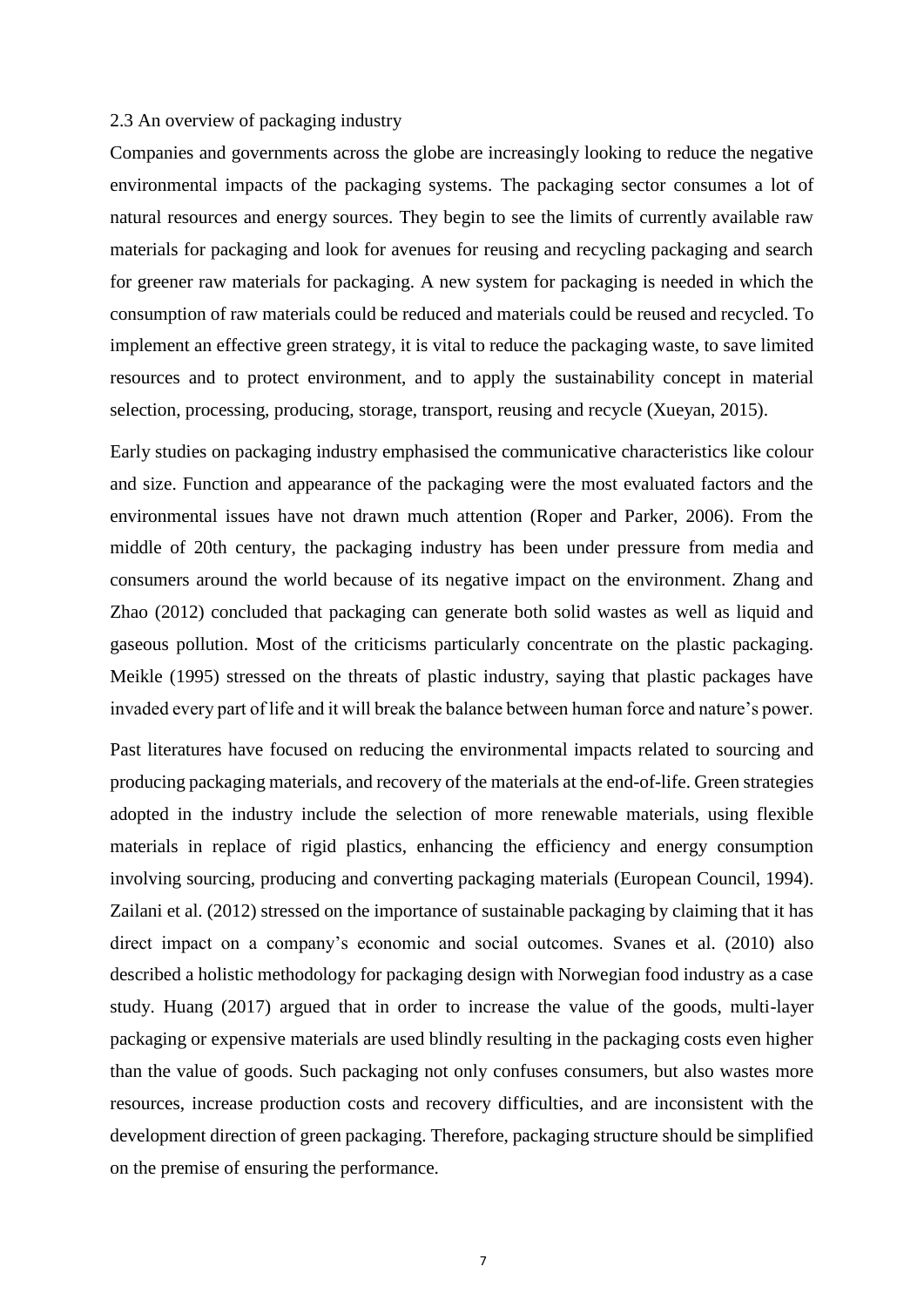Williams and Wikstrom (2010) explored the environmental impact of food-packaging system with a life-cycle view. They identified six stages of food-packaging system: producing, waste handling, storage, marketing, distribution and consumer. However, little research on the waste content of packaging has been published. Although, packaging is identified as an important stage in the supply chain to protect the content from being wasted during transport, wholesale, retail and final consumption, the environmental impact of different types of packaging waste is increasingly being discussed in literature (Wikstrom et al. 2014; Accorsi et al. 2014). In fact, packaging process can play a crucial role in developing a sustainable supply chain. Green packaging is one of the importance and critical stages in improving not only the environmental performance of the company but also the economic performance.

In addition, the environmental impact of industrial packaging is also attracting increased attention in literature. Verghese and Lewis (2007) suggested the need for cooperation between supply chain approaches and environmental innovation in reducing commercial costs and optimizing efficiency in industrial packaging. Significant numbers of studies have discussed environmental issues in the plastics packaging industry. Pohlen and Farris (1992) examined the reverse logistics channels for recycling in plastics packaging. Brown (1993) also investigated the recovery phase of product life cycle in plastic packaging of food with the case of polypropylene-based snack food packaging.

Packaging characteristics can influence the distribution phase, as simpler and efficient packaging can reduce material used thus making the supply chain greener (Sarkis, 2003). Diabat and Govindan (2011) found that one of the most significant green practices in packaging industry is to reduce packaging materials and waste while satisfying the consumers' needs. Some literatures discuss the reasons why consumers fail to purchase environmental friendly packaging products. One direct and simple explanation is the lack of an alternative (Bech-Larsen, 1996). Lewis (2005) pointed that another reason is the lack of knowledge about the connection between their decisions and the consequences, as clear information is often not provided.

China's packaging industry has been growing at a rapid and stable pace over the recent years due to the growing economy and increasing middle class with higher purchasing power. China is already one of the world's largest packaging market, with fast-growing rates in segments such as paper packaging, flexible packaging, and rigid plastics packaging. While the global packaging market is constantly developing new packaging formats and materials, China is expected to remain as one of the leaders in the global packaging industry. Packaging companies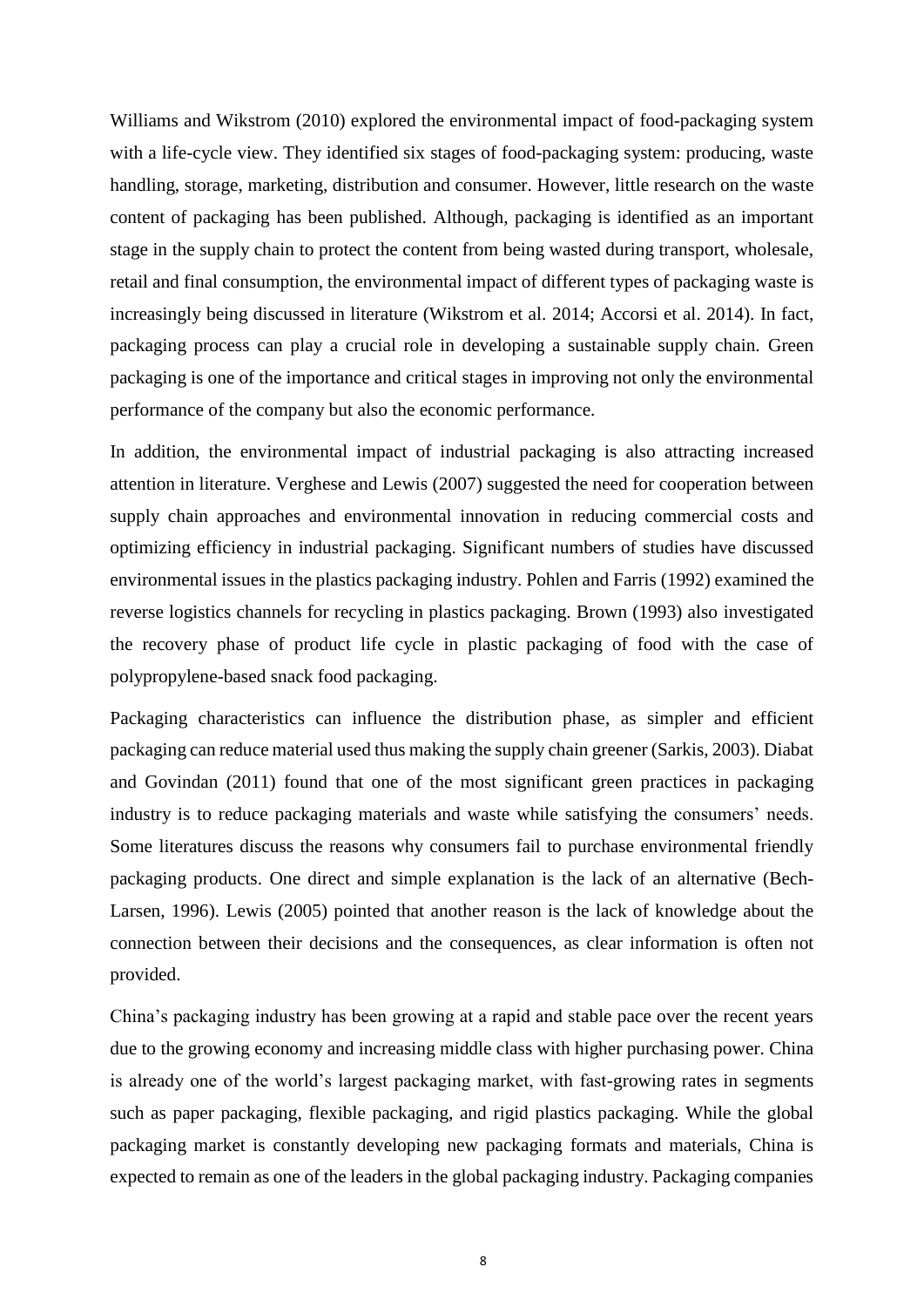in China are leading the way for a projected sales figure of \$1 trillion by 2020 (Xueyan, 2015). Nevertheless, most SMEs in this sector are facing challenges to adopting green practices in supply chain. Some scholars indicated that the pollution caused by packaging waste ranks the 4<sup>th</sup> largest source of pollution (Zhang and Zhao, 2012). In 2012, the paper-making enterprises in China have suffered a setback, with a decrease of 70% in production compared to the previous year (China Packaging Federation, 2012). Low manufacturing efficiency and concentration were directly responsible for this result, but other possible reasons may include failure to meet the environmental requirements.

The Chinese government has launched new regulations to better manage the environmental issues in the packaging sector. Specific measures include more strict material selection in plastic packaging, higher quality standards in liquid cartons and paper-based packaging, standardised labelling in food packaging, etc. (Packaging Industry in China Market Report, 2013). The packaging industry has experienced high increasing regulatory and market pressure to adopt green practices not only in terms of the greener packaging material but looking beyond from the firm specific improvements to supply chain improvements.

## **3. Exploratory conceptual framework**

This section presents an exploratory conceptual framework for understanding the green practices at different stages of the SC in packaging industry. The state of GrSCM in packaging industry involves many facets, and therefore, in addition to enterprises' concrete measures, subjective understanding and objective conditions in selecting the green practices need to be included in the analysis. According to Walker et al. (2008), GrSCM covers all stages of a product's life cycle, from the selection of raw materials, product design, manufacturing, distribution, use of the product by consumers to its disposal at the end of its useful life. For packaging enterprises, core stages include purchasing, manufacturing, logistics, and waste management. Previous researches have discussed these stages in the supply chain with the perspectives of the environmental objectives, such as, green purchasing (Zhu and Geng, 2001), green design (Tabone et al., 2010; Zhang et al., 1997), green manufacturing (Guide et al., 1996; Bras and McIntosh, 1999; Roy and Whelan, 1992), product recovery and waste disposal (Gungor and Gupta, 1999; Zhu and Galle, 2001; Zhu and Sarkis, 2004) and reverse logistics (Carter and Ellram, 1998).

Many literatures in past have discussed the drivers and barriers of implementing GrSCM practices. For instance, Walker et al. (2008) presented the factors affecting the implementation of GrSCM into two groups: internal factors and external factors. Internal drivers include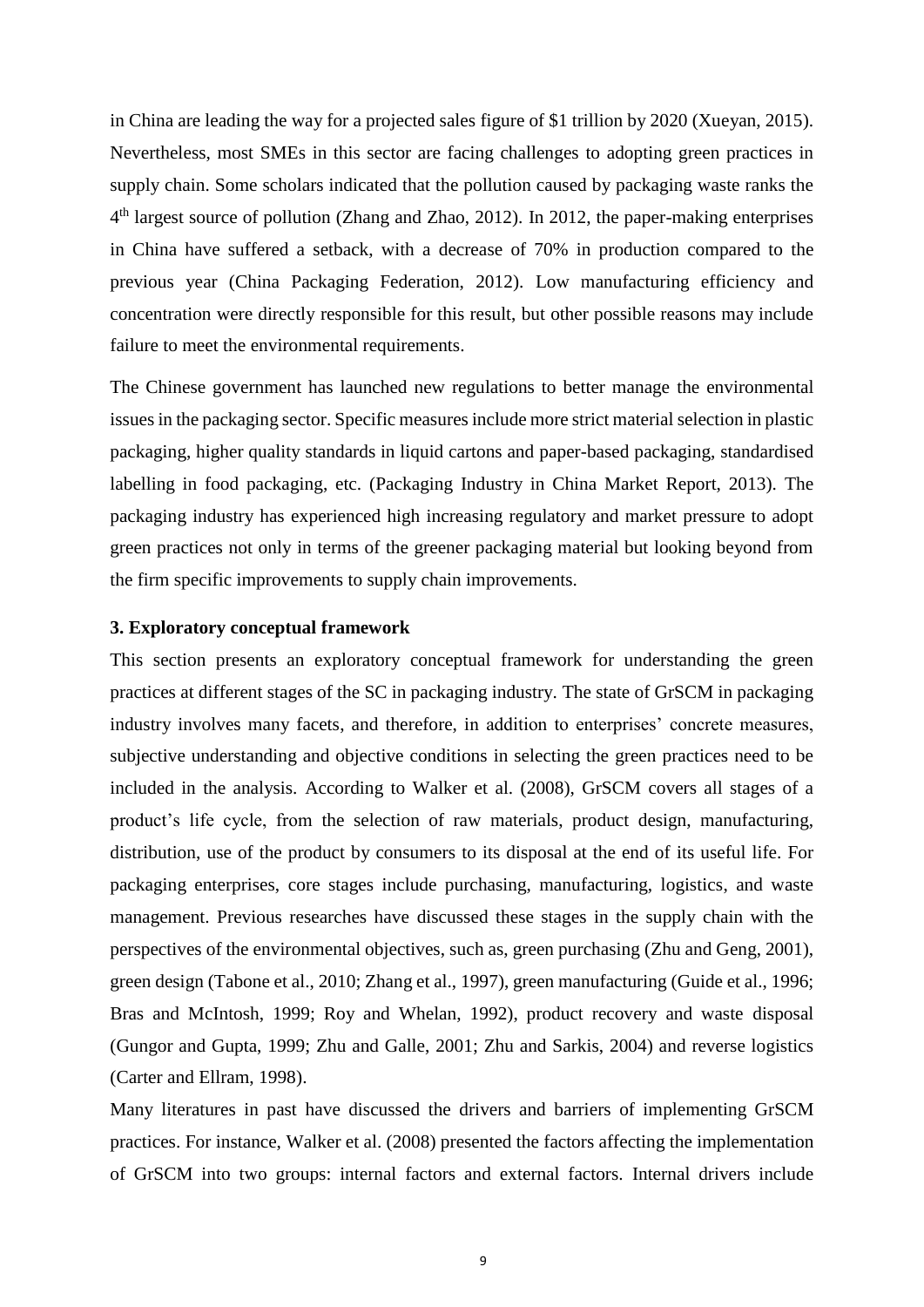organization specific issues, and internal barriers contain lack of legitimacy and cost. External drivers include suppliers, competitors, customers as well as regulations, while external barriers cover poor supplier commitment, industry specific barriers and adverse regulations. Trowbridge (2001) also proposed that risk management is a significant internal driver of implementing green practices due to the potential possibility of interruption in the supply chain. Therefore, organizations have to collaborate with suppliers to find alternative materials and equipment, which can minimize environmental impact. However, for an investigation at macroscopic level, all the influential factors are interrelated. The internal and external factors are usually each other's prerequisites. Thus, it is difficult to limit them to a certain category. In addition, for packaging enterprises, the consumer is a crucial determinant that has a significant impact on their strategies. Sometimes consumers have conflicting expectations of sustainability and safety, and greater convenience at the same time (Lewis, 2005). It is rarely possible to achieve the perfect status of a strong function, safety, green and an excellent appearance simultaneously for a packaging enterprise.

The key questions we explore in this research are: What are the green practices adopted by SMEs in the Chinese packaging sector? and What are the drivers and barriers to integrate green practices with operational improvement? In this paper, the green practices adopted in the packaging SMEs are examined in terms of the green purchasing, green design, green manufacturing, green waste disposal and green logistics processes. The influential factors in terms of drivers and barriers of effective implementation of green practices to improve operational performance are also explored in this paper. Figure 1 presents the exploratory conceptual model which highlights different processes considered in this study.

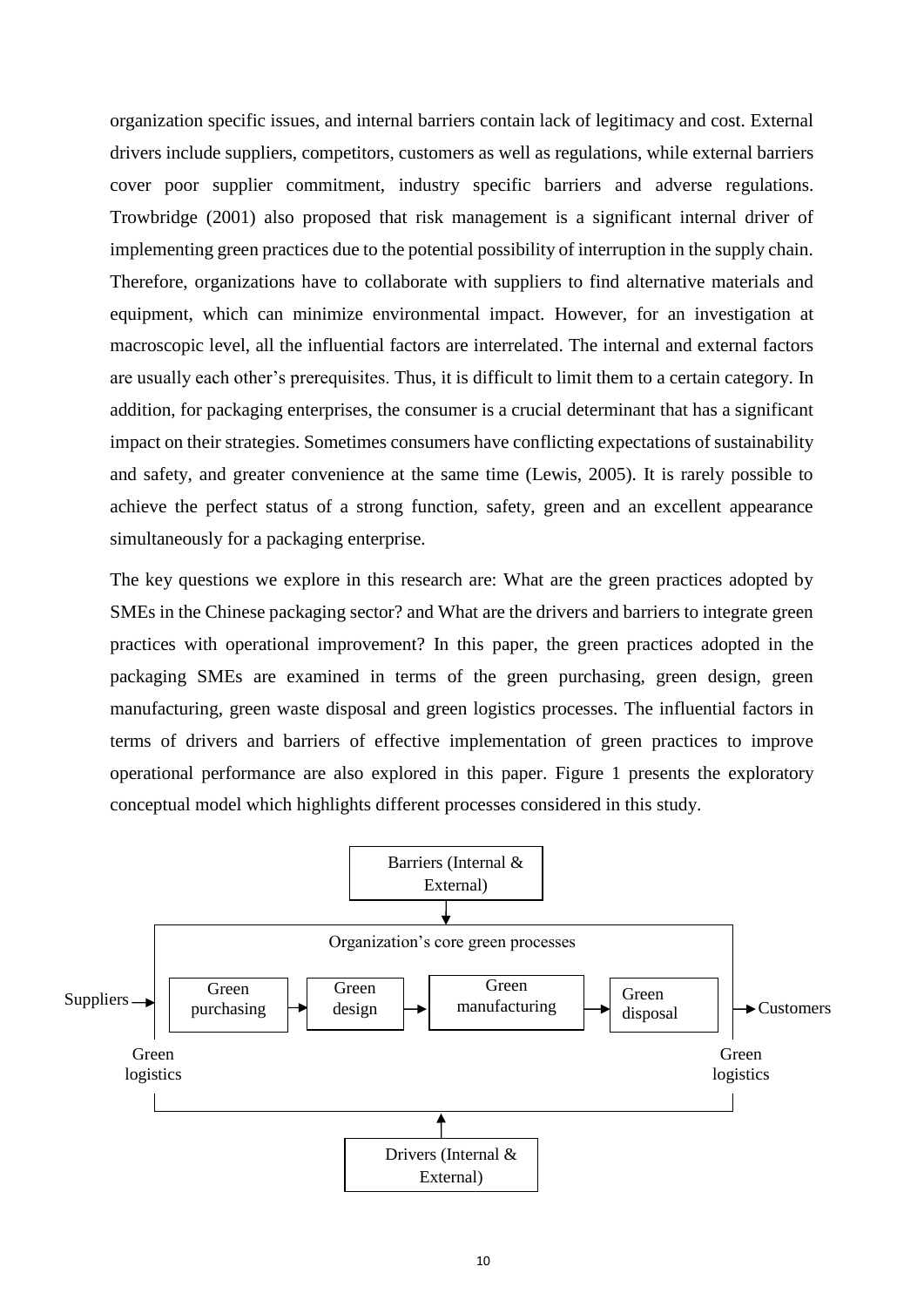**Figure 1:** Exploratory conceptual framework

#### **4. Research Methodology**

This research adopts the case study based research methodology (Patton 2002, Yin 2017) to understand the green practices currently being adopted at different stages of the supply chain and to explore the challenges in integrating these practices to improve operational performance. In this study, we have conducted 21 semi-structured interviews with senior managers of 7 case companies. The selection of 7 case companies are made on the basis of the most commonly used packaging materials such as paper / cardboard-based packaging, plastic based packaging, Glass based packaging and metal based packaging materials. The sampled companies have sales revenue lower than 100 million RMB and the number of employees between  $100 - 500$ , which keeps than in the category of SMEs, as defined by Chen (2006). The sample companies also do not have any foreign or state investment.

Different packaging materials have unique characteristics. For example, paper and cardboard based packaging can be cheaper to produce with some added benefits of easy to recycle. However, it also has limitations of not water-resistant and could be easily damaged. Plastic based packaging has become very popular in modern days due to versatile uses of flexible and rigid plastics which could be moulded into different shapes. It has light weight and cheaper to produce in bulk. However, one of the major problems with most of plastic based packaging is it is difficult to dispose of in environment friendly ways and creates huge problems for environment. Metal based packaging can be more durable, impermeable and can sustain heat processing. Metal based packaging could be partially or fully recycled based on the characteristics of the particular metal and alloy. However, the metal-based packaging can contaminate the materials enclosed as it may react with the material contained in the package. Glass based packaging could be easy to reuse and recycle, but has a limited application particularly for liquid materials. However, Glass based packaging could be heavy, fragile and may have safety issues.

The semi-structured interviews conducted for data collection in this study is suitable for the exploratory nature of the study (Yin 2011). In semi-structured interviews, questions are designed within a specific topic but not standardised (King, 2004). Hence interviewees are given freedom to express their own experience and attitudes. The order of questions as well as the length of the interview can be changed and the way of asking questions is alternative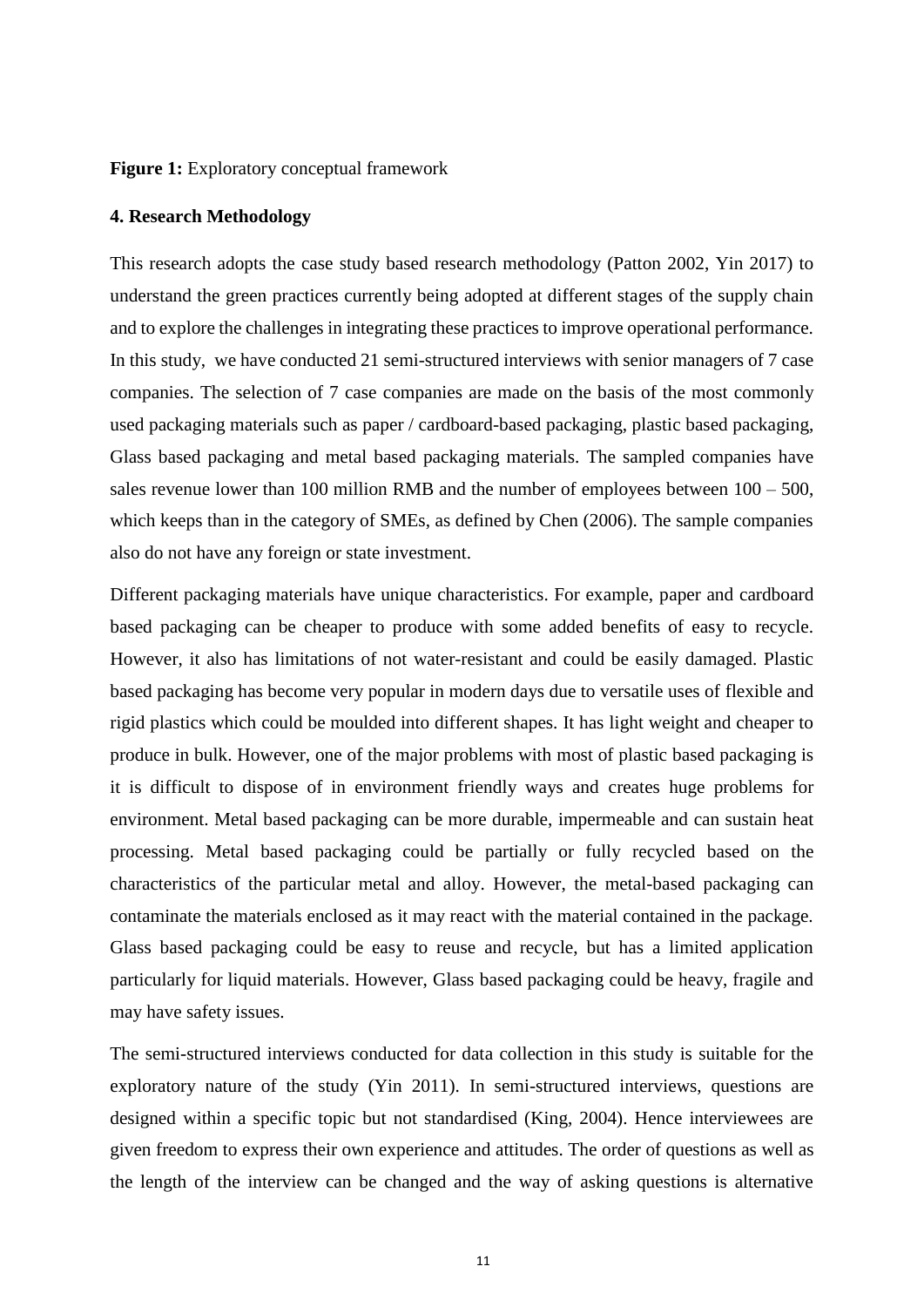depending on the interviewee's responses and the context of sample enterprises (Flick, 2014). In this regard, semi-structured interview is the most appropriate approach to collect qualitative data in this research. The interviews are conducted to understand the impact of green practices on operational performance of the company. The interview questions were focussed on different processes in the supply chain ranging from procurement of raw materials, packaging design, manufacturing, logistics processes to waste disposal. In each company, three senior executives were interviewed for about an hour, and therefore, total 21 interviews were conducted to collect data. The profile of the case companies and interview participants are summarised in Table 1.

| Company      | <b>Main business</b>  | Job title of interviewees |  |  |
|--------------|-----------------------|---------------------------|--|--|
| A            | Paper based packaging | General manager           |  |  |
|              |                       | Production manager        |  |  |
|              |                       | Deputy general manager    |  |  |
| B            | Glass and Paper based | Design manager            |  |  |
|              | packaging             | General manager           |  |  |
|              |                       | Sales manager             |  |  |
| $\mathsf{C}$ | Metal based packaging | Director of operation     |  |  |
|              | such as Tins          | Head of operation         |  |  |
|              |                       | Material manager          |  |  |
| D            | Metal based packaging | General manager           |  |  |
|              |                       | Sales manager             |  |  |
|              |                       | Technical manager         |  |  |
| E            | <b>Plastic based</b>  | General manager           |  |  |
|              | packaging             | Production manager        |  |  |
|              |                       | Vice manager              |  |  |
| $\mathbf F$  | Plastic based         | Vice manager              |  |  |
|              | packaging             | Finance director          |  |  |
|              |                       | Head of operation         |  |  |
| G            | Metal based packaging | General manager           |  |  |
|              | such as Tins          | Director of operation     |  |  |
|              |                       | Vice president            |  |  |

**Table 1:** Profile of case companies and participants

Though some researchers argue that the term validity is not applicable to qualitative research, qualitative researches need a criterion to check their qualities (Golafshani, 2003). McMillan and Schumacher (2006) discussed validity as the extent of consistency between the explanations of the phenomenon and the reality. This also ensures that the findings of the study reflect the real situation (Guion et al., 2011). After the interviews, we emailed the transcript and our notes on it to the interviewee to ensure that we have understood the interviewees' opinion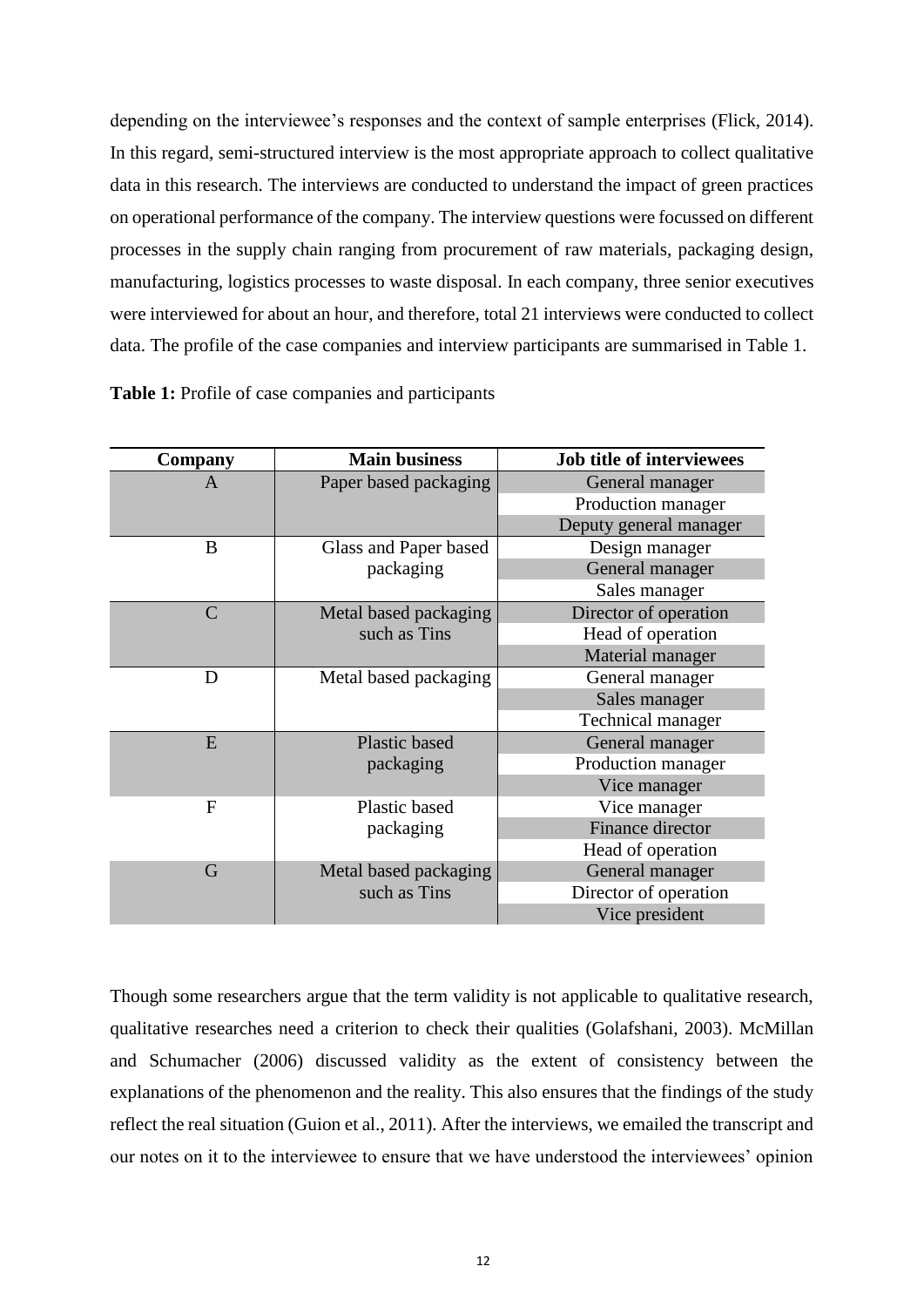correctly. It also ensured the validity and reliability of collected data and provided confidence that no important information was missed. All responses collected during interviews are transcribed and coded for analysis purpose. To further ensure the validity and reliability of data, non-verbal behaviours of participants was also taken into consideration in the transcribing process (Kvale and Brinkmann 2009). Flynn et al. (1990) suggested that transcription is useful to improve the interviewing techniques, to detect the presence of leading questions on the part of the interviewer and to guard against selective memory. Further, codification of transcripts helped to develop the pattern of the information emerged.

Along with primary data from interviews, secondary data from annual reports and relevant documents were also analysed to strengthen the findings of this study. The reliability of the collected data was ensured by interviewing three different executives from each case company. The responses of these executives helped to cross-check the information provided to ensure that quality data were collected.

### **5. Analysis and findings**

In this section, the responses of senior executives of each case company is analysed to understand the key sustainable practices adopted by these case companies. The qualitative data collected is analysed in 3 phases, Description, Analysis and Interpretation (Wolcott 1994). The content analysis of the qualitative data is performed to understand the key theme emerging from the interviews. Later on, the practices across these cases are compared to analyse the common practices in the sector. Further, the motivations and challenges to implement these green practices across the product life cycle are analysed to explore common themes and issues to provide a more generalised view of the barriers faced by Chinese SMEs in packaging sector in order to implement sustainable practices to improve their operational performance. The analysis of interviews was focussed on 5 key processes: Purchasing, product design, production, logistics and waste disposal.

### *5.1 Green practices adopted by SMEs*

Each case is individually analysed to understand the implementation of green practices at different stages of product life cycle and to explore the impact of these practices on improving the operational performance.

## *5.1.1 Green purchasing*

Green purchasing refers to environmentally conscious purchasing activity in the organisation that promotes recycling, reuse, and waste reduction from the source (Carter and Ellram 1998;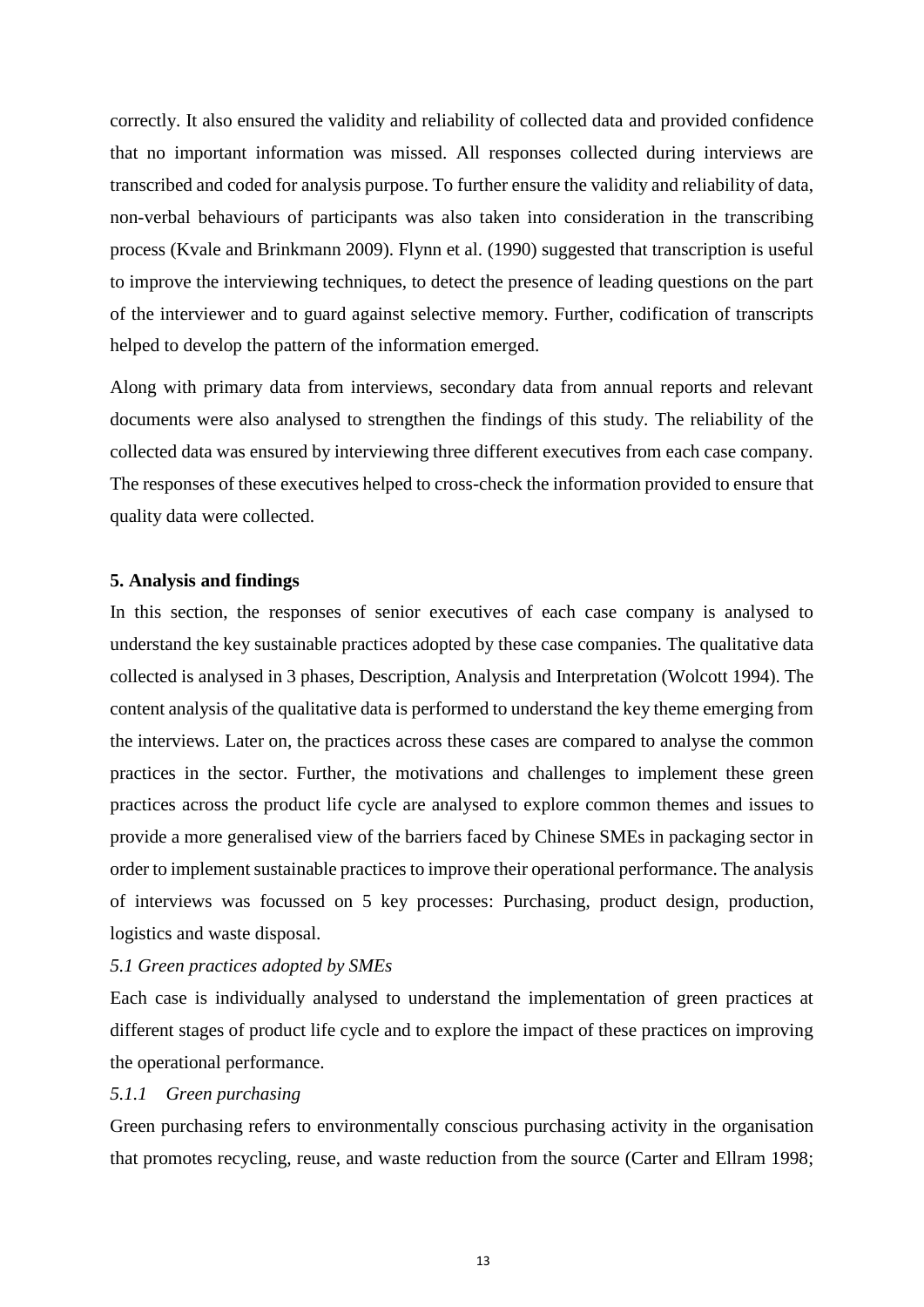Min and Galle, 2001). Knowledge and skill development of the purchasing function can be recognised as an important resource in building green supply chain capabilities and performance (Yu et al. 2017).

To understand the green practices adopted in the purchasing activities, SMEs were asked questions related to whether they consider: the sustainability criteria in procuring raw materials for packaging; the environmental concerns of the materials used for packaging; Sustainability as a key criterion for supplier selection along with cost and quality. Both aspects of internal and external factors responsible for ensuring green purchasing were considered in this study. The procurement practices of all the case SMEs were compared to analyse what were the popular practices and what were the barriers and challenges in effectively implementing these green practices.

In the packaging sector, SMEs mainly manifests in the selection of right material for cost effective packaging. However, they look for raw materials that compliant with relevant environmental standard. Some case companies pay more attention to green purchasing practices due to market competition and customer requirements while others try to increase their social reputation and improve their overseas customer base through satisfying their green material criteria for packaging. However, in most cases, environmental consideration was limited to avoid any regulatory risks and was given less importance as compared to cost and quality criteria of raw materials. Table 2 presents the case companies' green purchasing practices. Some of the specific green practices adopted by case companies are highlighted in the following quotes from the executives of the case companies.

An executive highlighted, *"As a certified green printing company, there is a strict limit on the content of heavy metals and VOC (Volatile organic compound) in raw materials. We are required to use only materials that meet the relevant environmental standard. Specific green practices include using FSC certified paper and certified green printing ink, using green consumables that can produce a better printing effect with lower price, for example, the alcohol-free solution can enhance efficiency and save cost simultaneously."* Most executives mentioned that *"Quality and price play more important role than environmental factors in decision making process. We only look into whether the materials are compliant with national environmental standard."*

Only a few of executives agreed to work with suppliers to improve environmental performance and highlighted that *"The company takes environmental concerns seriously. Our current*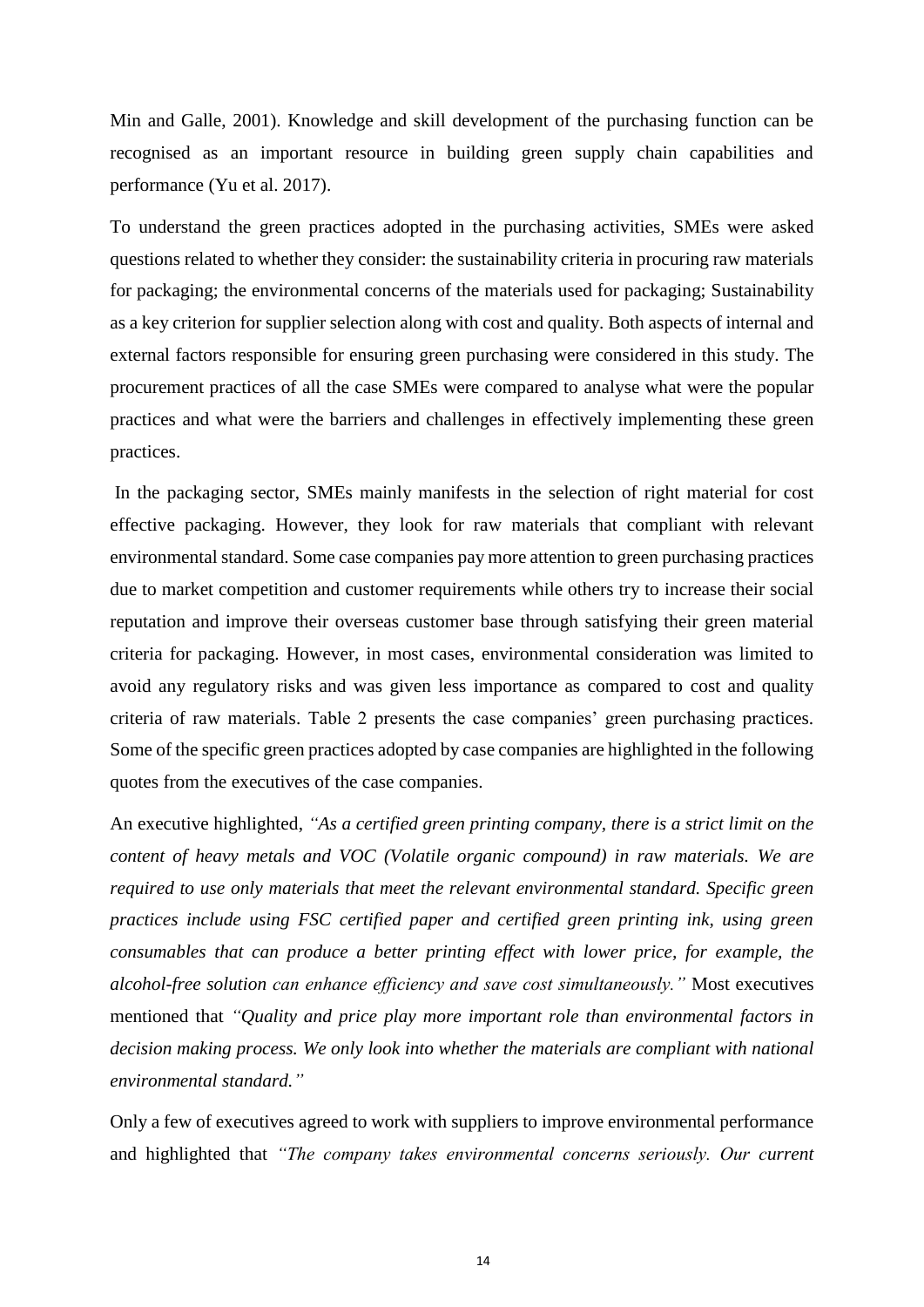*practices include cooperating with suppliers who provide high quality materials that are up to national environmental standard and establishing review system to evaluate suppliers' product quality and production process."*

| <b>Company</b> | <b>Green Practices</b>                                                                                                                                                                                                                                                    |
|----------------|---------------------------------------------------------------------------------------------------------------------------------------------------------------------------------------------------------------------------------------------------------------------------|
| $\mathbf{A}$   | Used FSC (Forest Stewardship Council) certified paper and certified<br>green printing ink, use green consumables that can produce a better<br>printing effect with lower price                                                                                            |
| B              | Environmental factors are considered but not extensively; Raw materials<br>procured only need to be compliant with national environmental<br>standard.                                                                                                                    |
| $\mathbf C$    | Collaborated with suppliers to ensure high quality raw materials<br>compliant with the national environmental standard; Established<br>effective monitoring system to evaluate the environmental impact of the<br>raw materials and suppliers' environmental performance. |
| D              | The production of bottle cap and printing ink requires environment<br>certification and materials need to compliant with relevant national<br>standards; however more attention has been paid to the quality of raw<br>materials rather than the environmental criteria.  |
| E              | More attention to cost comparted to the environmental factors; Select<br>reliable suppliers who have a reputation to use less harmful raw<br>materials.                                                                                                                   |
| F              | Less attention to environmental impact than to cost and quality.                                                                                                                                                                                                          |
| G              | Purchased recycled aluminium scrap; cooperate with suppliers who<br>provide high quality materials satisfying relevant environmental<br>standard.                                                                                                                         |

**Table 2:** Summary of Green purchasing practices

# *5.1.2 Green design:*

The main purpose of green design is to develop environmental friendly products and process having less impact on environment (Russo and Rizzi, 2014). The executives were asked to express their views on whether they consider the environmental impact of packaging while designing the packages for different products, whether they have the capability to improve the packages design to make it environmental friendly, whether they consider innovative approaches to reduce the carbon foot print of the packages, whether they design packaging for reuse, recycle, and recovery of materials at the end of lifecycle etc. They were later asked questions related to drivers and barriers for adopting green design principles such as design for environment or considering the environmental impact through the life cycle of the packaging. It is observed that production cost, production waste and functionality were most important factors considered in packaging design stage. Most interviewees mentioned cost as first priority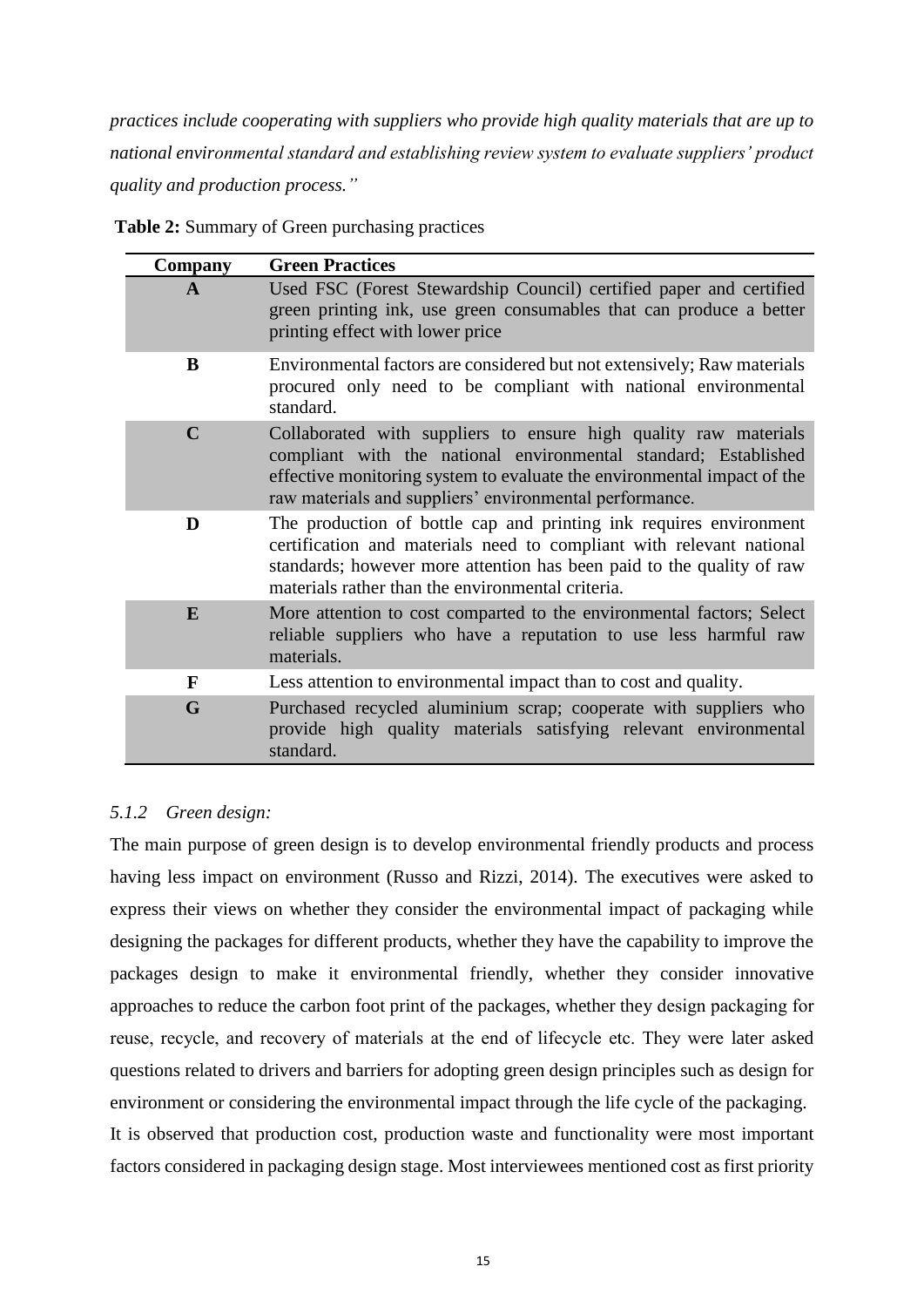in deciding their packaging design, which was followed by the design creating low waste, and multi functionality of packaging. Mostly at the packaging design stage, the selection of raw material, potential production cost, and the amount of wastage of material were considered. Although, some of these practices also supports the environmental objectives in terms of reducing the raw materials usage and wastage in the production process, It is apparent that specific efforts to implement "design for environment" principles were not evident in case companies. In most of SMEs, selection of environmental friendly raw materials was only adopted when it was required by the law or it helped to reduce the packaging cost. SMEs were not proactive in building the green thinking at the designing stage.

#### *5.1.3 Green manufacturing:*

Green manufacturing supports the reduction of environmental impact of manufacturing processes. Executives were asked to express their views on whether they have reduced reliance on non-renewable sources for energy and raw materials to manufacture packaging, whether they have adopted green production processes, whether they have adopted practices to reuse and recycle used materials to manufacture new packaging, whether they have consistently reduced the usage of hazardous materials during production etc. Most of the executives at case SMEs highlighted a number of green practices adopted at the manufacturing stage. For example, an executive at one of the SMEs mentioned that *"In manufacturing phase, we aim to reduce the amount of hazardous raw materials and increase the use ratio of consumables. We also work on reducing the number of industrial processes that may lead to serious pollution."*

Similarly, a senior manager at another company discussed that *"In manufacturing process, the company reduces waste by ensuring maximized use ratio through strict material selection."* Some of the managers also highlighted that *"We use innovative manufacturing processes to reduce the amount of metal used in production by making thin metal cans."* Moreover, a general manager of one of the SMEs mentioned, *"In the manufacturing process, the company reduces iron dust and scrap material by accurate measurement and using just the right amount of raw material. It also uniformly reclaims iron sheets and wooden cases, utilizes leftover materials from big spare parts to produce small ones."* Furthermore, the production manager at one of the case companies discussed that, *"In manufacturing stage, the company improves the production process and uses new technologies to raise the use ratio of raw materials thus to minimize waste."*

Table 3 shows SMEs' key green practices in improving the manufacturing process. Increasing use ratio of material and reducing waste rate were two main measures of green manufacturing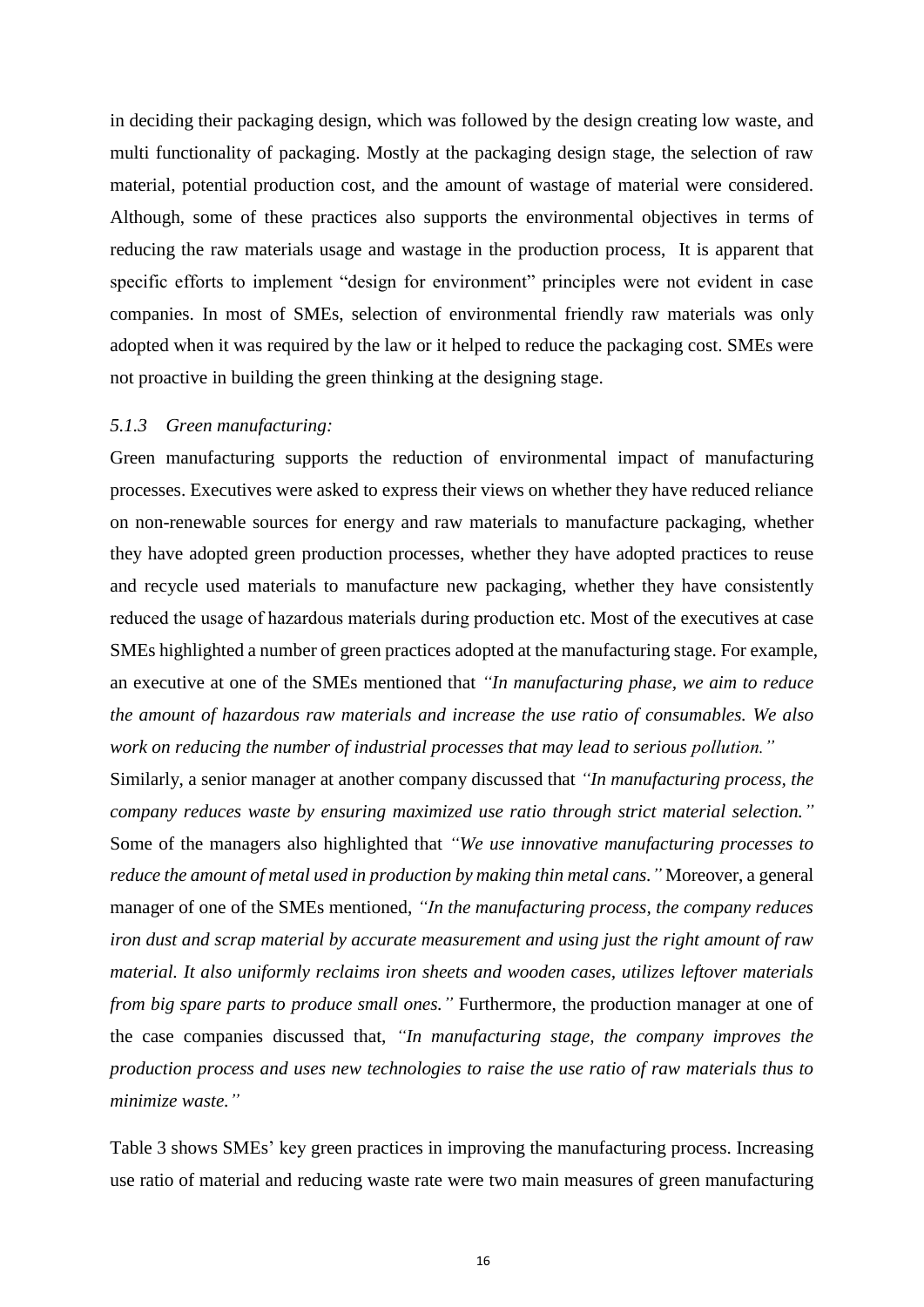processes. Specific practices also included improving production process and enhancing technical level to integrate sustainable practices with operational improvement.

| Company     | <b>Green Practices</b>                                                                                                                                                                                                                                                                                                                  |  |  |  |  |
|-------------|-----------------------------------------------------------------------------------------------------------------------------------------------------------------------------------------------------------------------------------------------------------------------------------------------------------------------------------------|--|--|--|--|
| A           | Increased use ratio of consumables; Reduced waste by adopting<br>advanced technologies; Used environmental friendly consumables;<br>Used as few industrial processes as possible that may lead to serious<br>pollution.                                                                                                                 |  |  |  |  |
| B           | Maximized use ratio through optimised material selection; Enhanced<br>technical level; Linked the performance of employees in production<br>stage with the amount of waste created as a negative indicator.                                                                                                                             |  |  |  |  |
| $\mathbf C$ | Improved technical innovation and reduced the amount of metal used<br>as raw material;                                                                                                                                                                                                                                                  |  |  |  |  |
| D           | Reduced iron dust and scrap material by accurate measurement;<br>Used just the right amount of raw material; Consistently reclaimed<br>iron sheets and wooden cases after use; Utilized leftover materials<br>from big spare parts to produce small ones; Used suitable technology<br>and processes to reduce the environmental impact. |  |  |  |  |
| E           | Improved the production process<br>advanced<br>adopted<br>and<br>technologies to reduce pollution.                                                                                                                                                                                                                                      |  |  |  |  |
| F           | Recycled waste; Maximized use ratio; Reduced rejection rate.                                                                                                                                                                                                                                                                            |  |  |  |  |
| G           | Used advanced production line; Reduced rejection rate.                                                                                                                                                                                                                                                                                  |  |  |  |  |

**Table 3:** Summary of green manufacturing practices

# *5.1.4 Waste disposal:*

Waste disposal practices in this study are linked to how SMEs manage manufacturing waste. To understand the green practices in the waste disposal, the executives were asked for their views on how they handle wastes and what measures they have taken to reduce, recycle and recover wastes. They were also asked whether they dispose waste in environmentally friendly ways and try to consistently reduce the amount of waste to landfill.

Most of case companies send waste to qualified waste disposal or recycle companies. Some of the SMEs like Company F as a participant of "Recycle of Waste Package Materials" program has had successful practices in waste recycling with the support of National Ministry of Science and Technology. Company D has recycling equipment to process waste gas and water. The executive at company A highlighted that *"reusable wastes are treated by recycling companies while those dangerous and cannot be reused are transferred to qualified companies."* Company B encourages their employees to reduce rejection rate. The senior managers at the company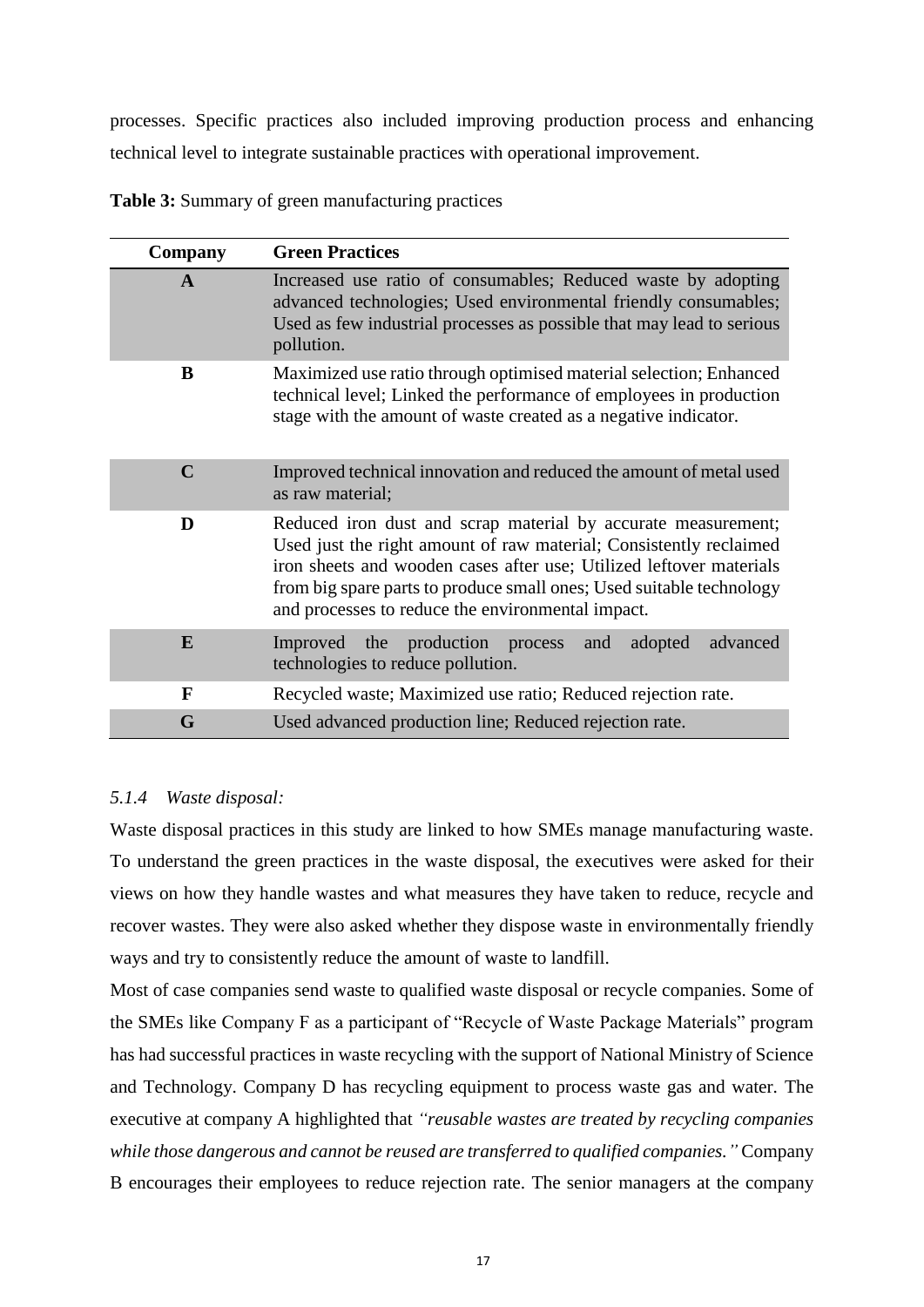discussed that *"methods used to manage waste include sorting wastes and sending them to refuse disposal companies, and processing waste water and gas to make them less harmful for environment."* Similarly, executives at Company C and G highlighted that, *"In terms of waste management, the company presses defective products into metal blocks and sell them to waste recycling companies rather than sending it to landfill."* Table 4 presents the green practices adopted by case companies for waste disposal.

| Company     | <b>Green Practices</b>                                                                                                                                   |
|-------------|----------------------------------------------------------------------------------------------------------------------------------------------------------|
| A           | Uses recycling companies and other qualified companies for waste<br>disposal.                                                                            |
| B           | Sorts and sends to refuse disposal companies; Processes waste water.                                                                                     |
| $\mathbf C$ | Presses defective products into metal blocks and sells them to waste<br>recycling companies.                                                             |
| D           | Sends the iron dust generated in the production process to steel<br>plants; Active carbon and other recycling equipment are used to<br>absorb waste gas. |
| E           | Reclaims part of the wastes and sell the rest to companies<br>specializing in recycling of waste plastics.                                               |
| F           | Sorts the waste and sends to refuse disposal companies;                                                                                                  |
| G           | Presses defective products into metal blocks and sells them to waste<br>recycling companies.                                                             |

| Table 4: Summary of waste disposal green practices |  |  |
|----------------------------------------------------|--|--|
|                                                    |  |  |

## *5.1.5 Green logistics:*

Discussions of green logistics in this paper focus on transportation and distribution of packaging raw materials and finished products. Executives at case companies were asked for their views on how environmental factors influence the transportation and distribution activities, and how companies are making their logistics operations greener. They were further asked, whether they take the help of the third-party logistics to improve their green performance; whether they use fuel-efficient vehicles in the logistics operations; whether they optimize the transportation routes for logistics operations; whether they use energy-efficient warehouses etc.

During interviews, executives at all case companies highlighted carbon emission as one of the key concerns in logistics operations. For this reason, most case companies entrust products transportation to expert logistics companies. In terms of distribution, some of companies set up facilities near to customers to reduce transportation distance, and therefore reduce the carbon emission. Executives at Company A mentioned that, "*We use specialised logistics companies*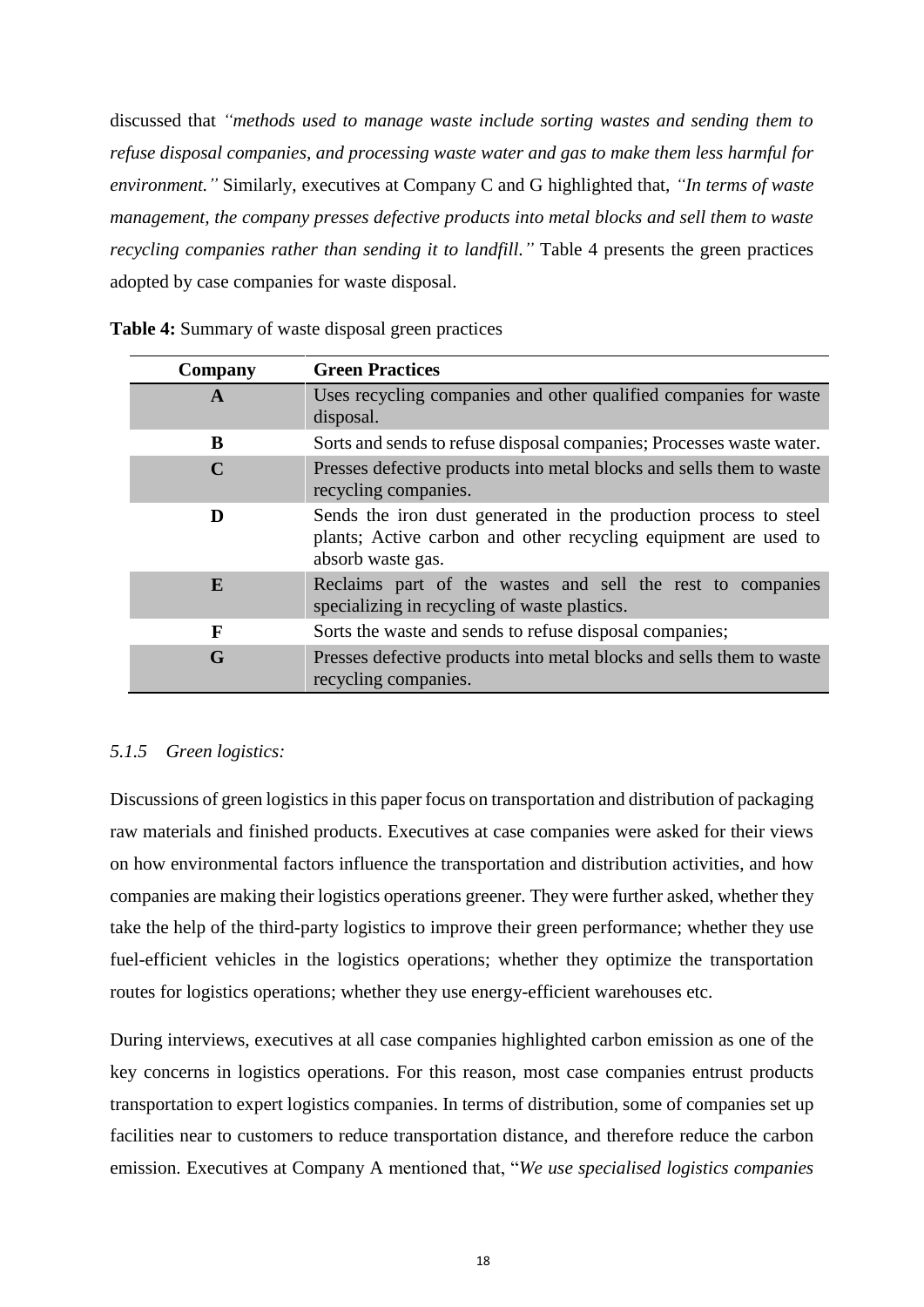*which optimises the route and resources to reduce the unnecessary carbon emissions during transportation*." Similarly, Senior managers at Company B highlighted that, "*We rely on expert third party logistics to reduce carbon emission during transportation.*" However, mangers at company C discussed that " *the company set up its branches in the places where main consumers concentrate. This helped to increase the use ratio of vehicles and to reduce carbon emissions."*

## *5.1.6 Environmental certifications:*

Environmental certifications can be a strong stimulus to companies to implement green practices. Major certifications adopted by Chinese SMEs mostly include ISO14001 and EMAS. ISO14001 is the main environmental certification at present aiming at manufacturing enterprises. A series of guidelines and processes are developed to help enterprises to reduce manufacturing costs while minimizing environmental impact (Chen, 2005). Other certifications are less popular because they are specific to particular industries or manufacturing processes (e.g. Green printing certification, Carbon Trust Standard etc.). Some of the SMEs (A, C, F, G) hold environmental certifications (ISO14001) which highlights the green practices adopted in their facilities and processes.

Companies who are holding one or more of environmental certification tend to proactively adopt more sustainable practices. They work on limiting their use of heavy metals and volatile organic compounds in their raw materials and processes. These companies use only materials that meet the relevant environmental standard. They tend to link these practices to improve the efficiency of their processes and save cost. For example: Company A uses FSC certified paper and certified green printing ink, using green consumables that can produce a better printing effect with lower price, for example, the alcohol-free solution can enhance efficiency and save cost simultaneously.

### *5.1.7 Comparing the green practices of case companies*

Most of the case companies have implemented some level of green practices in their operations. However, some of the SMEs were involved in these practices to mitigate the regulatory risks in domestic and global markets. Only a few of the SMEs proactively adopted green practices beyond the standard legal requirements and tried to link it with the operational improvement measures. These SMEs performed better on environmental parameters. Moreover, SMEs with environmental certifications performed better than their counterparts in implementing green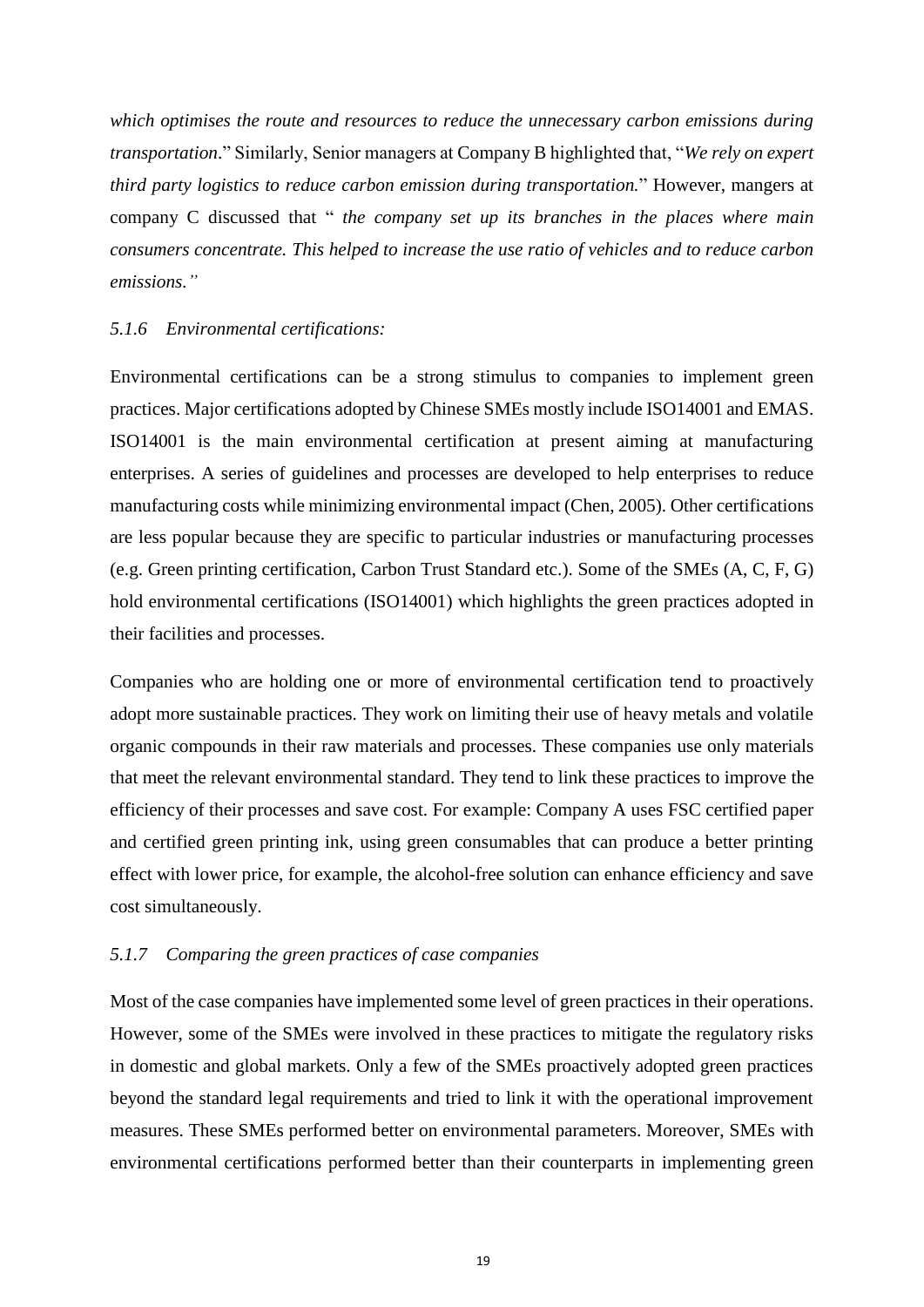practices. However, it's worth mentioning that company D has implemented many green practices in their operations but it does not have environmental certifications. The executives of company D highlighted that they mostly focussed on improving the green performance of their company and have not extended it to the supply chain. They have poor monitoring of suppliers' practices and therefore it is difficult to know whether suppliers are adopting environmentally friendly processes and raw materials. It is observed that green practices in the purchasing function of the company is limited and four SMEs have showed lack of interests to improve their green performance in purchasing, mostly due to the increase in the cost of raw materials. Executives at these SMEs Highlighted that *"fierce competition and poor profits are major obstacles to implementing green purchasing practices."*

## *5.2. Motivations of adopting green practices*

Based on the interviews of executives, the key drivers of adopting green practices are identified as environmental regulations, tax subsidy, customers' requirements and competitors' green performance. All the executives of case companies agreed that environmental regulations have forced them to think about implementing green practices in their operations. Adopting green practices helped them to mitigate the regulatory risks and to avoid getting fined. They further agreed that government plays a very important role in deciding the environmental standards of the packaging sector. Getting the tax subsidies and financial benefits from the government were identified as second most popular motivating factor for SMEs. Executives of company D expressed that *"if the government put relevant laws and regulations and set up industry standards, the SMEs would implement green supply chain practices."*

Customers' requirements for green products and competitors' better performance on environmental indicators were equally considered influential in adopting green practices. The executives of company A highlighted that *" our customers want the packages to be reusable, recyclable and harmless to human being, and therefore we need to keep innovating to comply with the customers' requirements".* Moreover, Senior managers at company B stated that *"Potential drivers that may stimulate SMEs to implement GrSCM practices include preferential policies like tax reduction and exemption as well as customer's requirement".* However, executives of company C mentioned that *" Competition from other companies in the sector is also a crucial driver."*

None of the executives explicitly mentioned that they adopted green practices to improve their profits. It seems that SMEs were mostly influenced by external factors in order to implement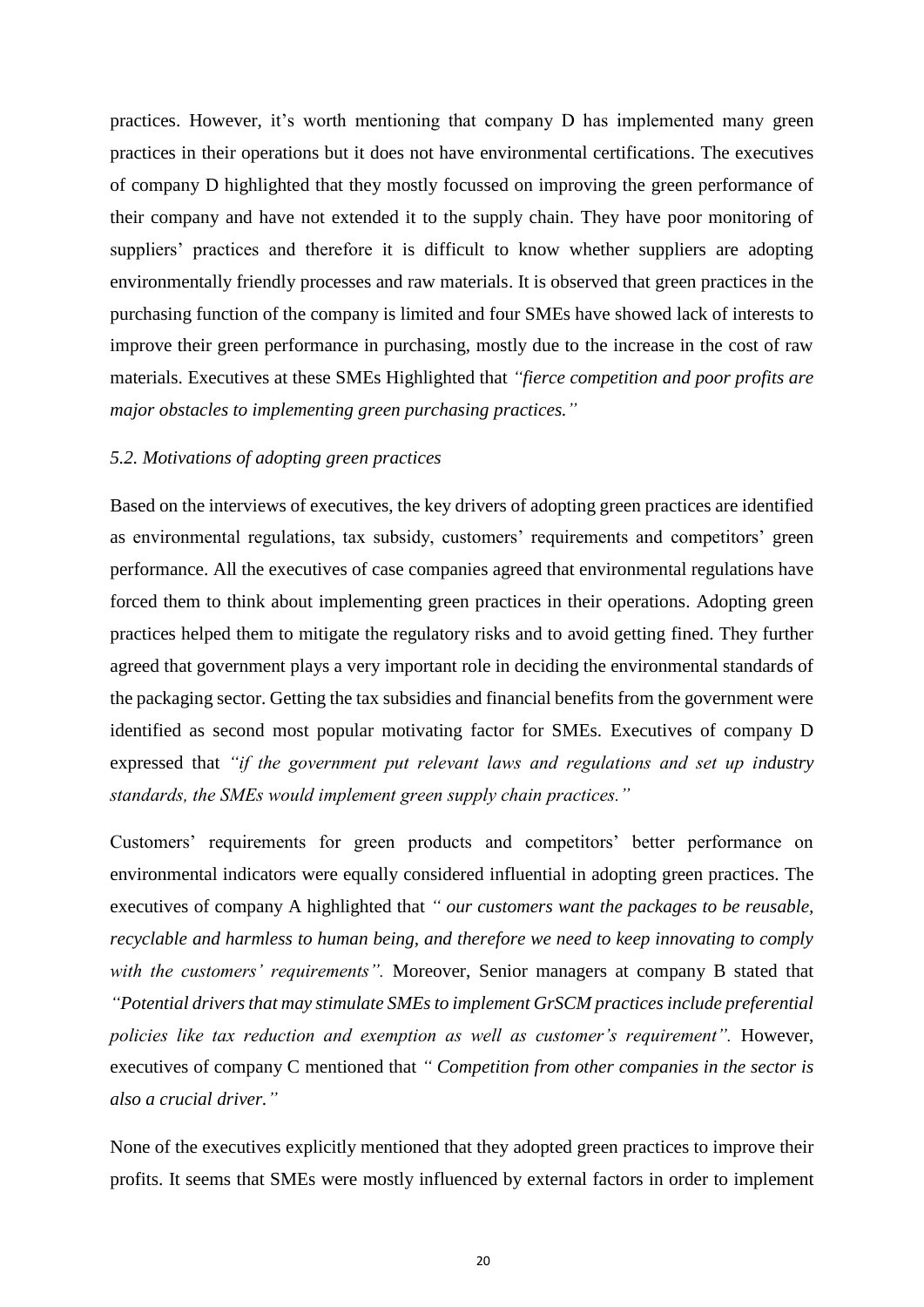green practices in different operations. They may not have realised the importance of these practices in not only improving their environmental performance, but also the operational performance. They lack the knowledge and skills to effectively implement green practices at the supply chain level. Jabbour et al. (2017) analysed the relationship between critical success factors and the adoption of GrSCM practices for some Brazilian manufacturers of automotive batteries, and argued that firms using green training, green recruitment and selection, green performance evaluation and employee rewards will have more success in GrSCM implementation. SMEs holding environmental certifications are more likely to be optimistic to and have better knowledge of the environmental friendly practices. Regional advantages like preferential policy and convenient information access in different areas of China boosted SMEs' confidence in adopting green practices. In addition, economic scale advantage is equally important to packaging enterprises to realize upgrading and transforming under the pressure of customers' green requirement.

#### *5.3 Barriers and challenges of adopting green practices*

All 7 case companies regarded cost as their main barrier of implementing GrSCM practices. Environmental friendly raw materials are expensive and therefore, many small companies cannot afford it. Even companies that have implemented green practices feel overt pressure due to increase in the cost of raw materials. Not having appropriate policy and regulations is another barrier for SMEs. Most interviewees deemed that lack of relevant policies and regulations should be held responsible for disorderly competition and ineffective implementation of green practices in the industry. Lack of technical know-how, less integrated supply chain and unskilled human resources were equally responsible for creating further challenges for SMEs to improve environmental performance. Most executives expressed that it is unrealistic for them to hire professionals to implement GrSCM practices, due to the shear small size and limited resources. Not having adequate recycling infrastructure and underdeveloped reverse logistics channels further limits the implementation of green practices at the supply chain level. Improper alignment of green objectives among different players in the supply chain creates further challenges in order to search for optimal solutions for the environmental problems. Dia and Govindan (2011) discussed that one of the most significant practices of green supply chain management in packaging industry is to reduce packaging waste. However, executives of Company C shared that, *" the lack of collaboration and coordination among supply chain partners negatively impacts the recycling of packaging wastes".*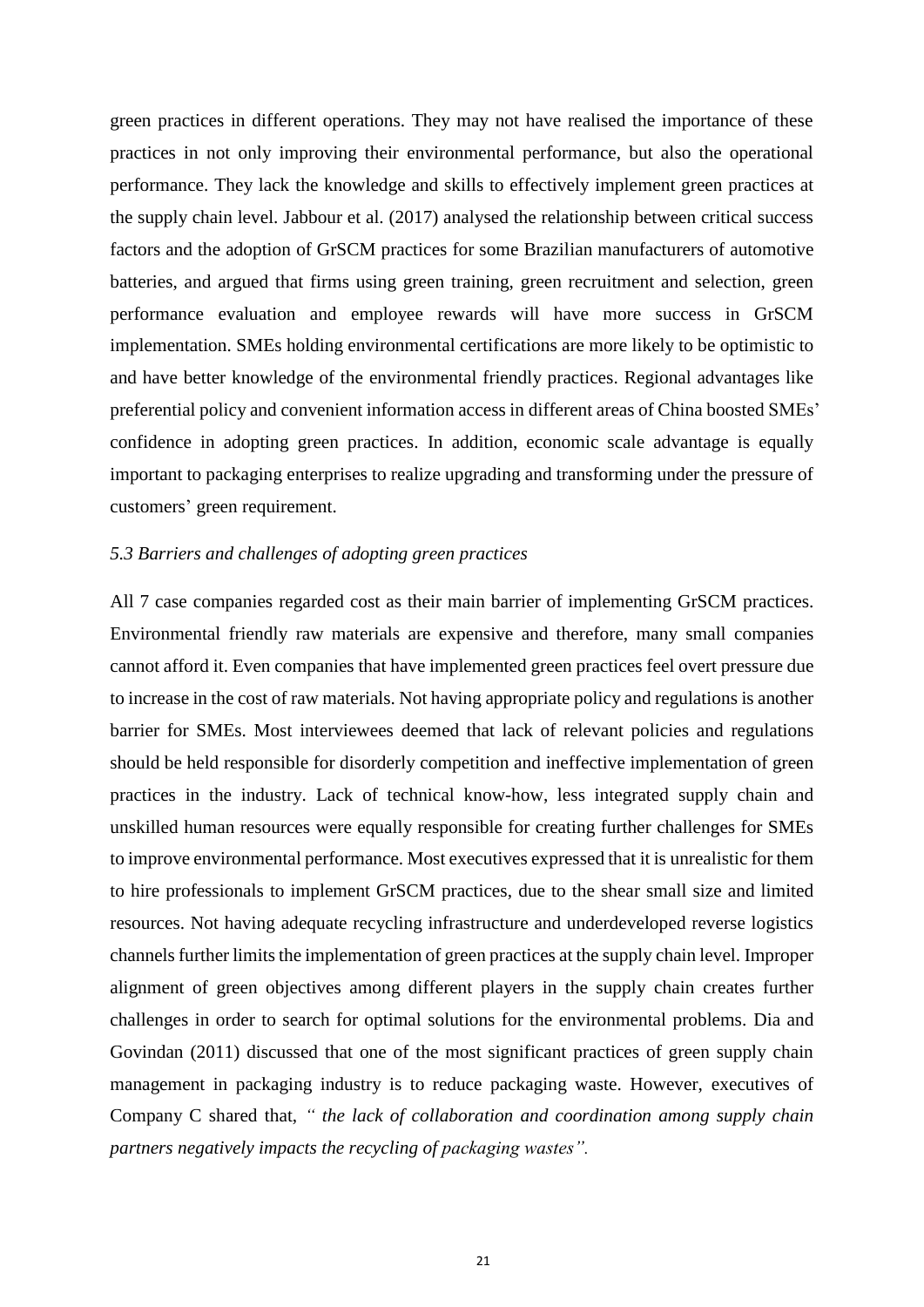Executives of company A agreed that *" One of the key barriers of GrSCM is to manage the cost of green products in line with what customers can afford."* They also highlighted that Government policies are not supportive to motivate the green producers. Further, the general manager of the company A expressed that *" adopting green supply chain practices is good for the future of the company, but it will take some time before it can be widely implemented across Chinese SMEs".* The practitioners at Company B discussed that the technical constraints and, high cost of raw materials and skilled human resources were some of the key barriers for adopting green practices. They further added that complex processes and lack of knowledge impede the development of GrSCM. Company C faced difficulties such as blockade on new techniques, sluggish recycling channels, financial pressures and lack of favourable policies and regulations in order to effectively implement environmental friendly practices. For Company D, high implementation cost and insufficient resources were the two main barriers of developing green supply chain. Executives of companies E paid more attention to cost than environmental factors in their decision making and highlighted that the high cost of green materials and low level of technical know-how were the key barriers in the packaging industry.

#### **6. Discussion**

In the global business environment, Chinese packaging sector is facing dual challenges of improving their environmental performance while boosting their profits. Nevertheless, SMEs in this sector are in an even more difficult situation. They are struggling to survive in the fierce competition with large enterprises, while also being criticized by both domestic and overseas customers for poor environmental performance. Based on the empirical findings of this study, a picture of current situation of sustainable practices and its impact on operational performance can be drawn.

This study has observed that SMEs in Chinese packaging industry show awareness over the importance of sustainable practices for businesses and society. They were aware of the impact of green practices on firm performance. However, cost is one of the key factors which plays crucial role in wider implementation of the green practices. Lack of knowledge over the right approach to implement green practices is one of the inhibitors to successfully implement these practices. Yu et al. (2017) also recognised the knowledge and green skills development as important for building green supply chain capabilities and improving performance. Lack of customers' enthusiasm for green products and lack of supportive environmental policies were some of other critical issues identified. Access to innovation and technology to improve the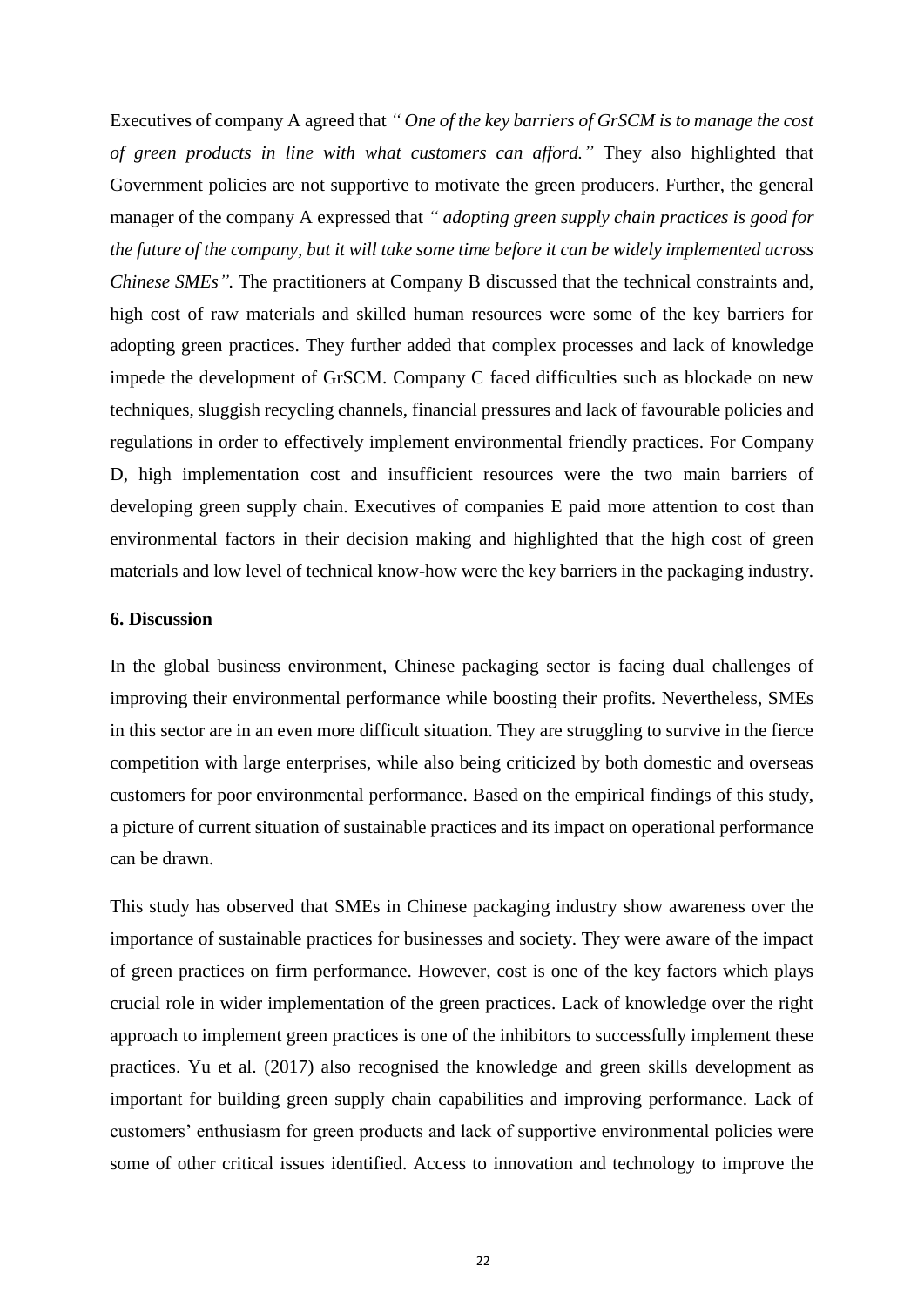environmental performance of product and processes also create further challenges for green implementation.

Most of the case SMEs has explored some environmental certifications for the company to benchmark their processes on the industry standards. Companies with environmental certifications perform better than their counterparts in greening their operations. Although, all of the case SMEs have achieved the minimum level of environmental standards required by the law, only a minority of them tend to look beyond the minimum compliance and actively evaluate their processes to reduce the negative impacts on environment. Most of the SMEs were more concerned about the implementation of practices inside their firm boundaries and do not think about extending it to the supply chain level. Although, some evidence of green practices in manufacturing, and waste disposal were found, limited evidence in context of product design and green purchasing were found. It is also observed that most of the executives do not leverage on their sustainable practices to drive the operational improvement. Different underlying causes for not integrating sustainable practices with the operational performance could be classified under following themes:

## *6.1 Lack of proactive strategy for implementing green practices:*

SMEs are overly depended on external regulations and environmental certification agencies to guide their green implementation plan. Most SMEs appear to follow the traditional "commandand-control" model suggested by Hsu et al. (2013) and only engages in green initiatives to meet relevant regulations and environmental certification requirements. Some of the activities where environmental certification is not demanded, most of companies may not bother to implement green practices. Lack of initiatives to develop innovative green processes is another challenge. Additionally, short-term benefits of implementing GrSCM practices are not obvious, and SMEs may not be willing to wait for long to realise the return on investment on green practices. At the same time, blockade on advanced green technology from some developed countries creates further challenges for green implementation. SMEs are not proactive in improving their current processes to deal with emerging environmental challenges unless they see the financial risks to their business in near future.

## *6.2 Lack of voice in the supply chain:*

In fact, the lack of voice in the supply chain is to a large extent responsible for the poor performance of SMEs in developing green supply chain in packaging sector. Pressures from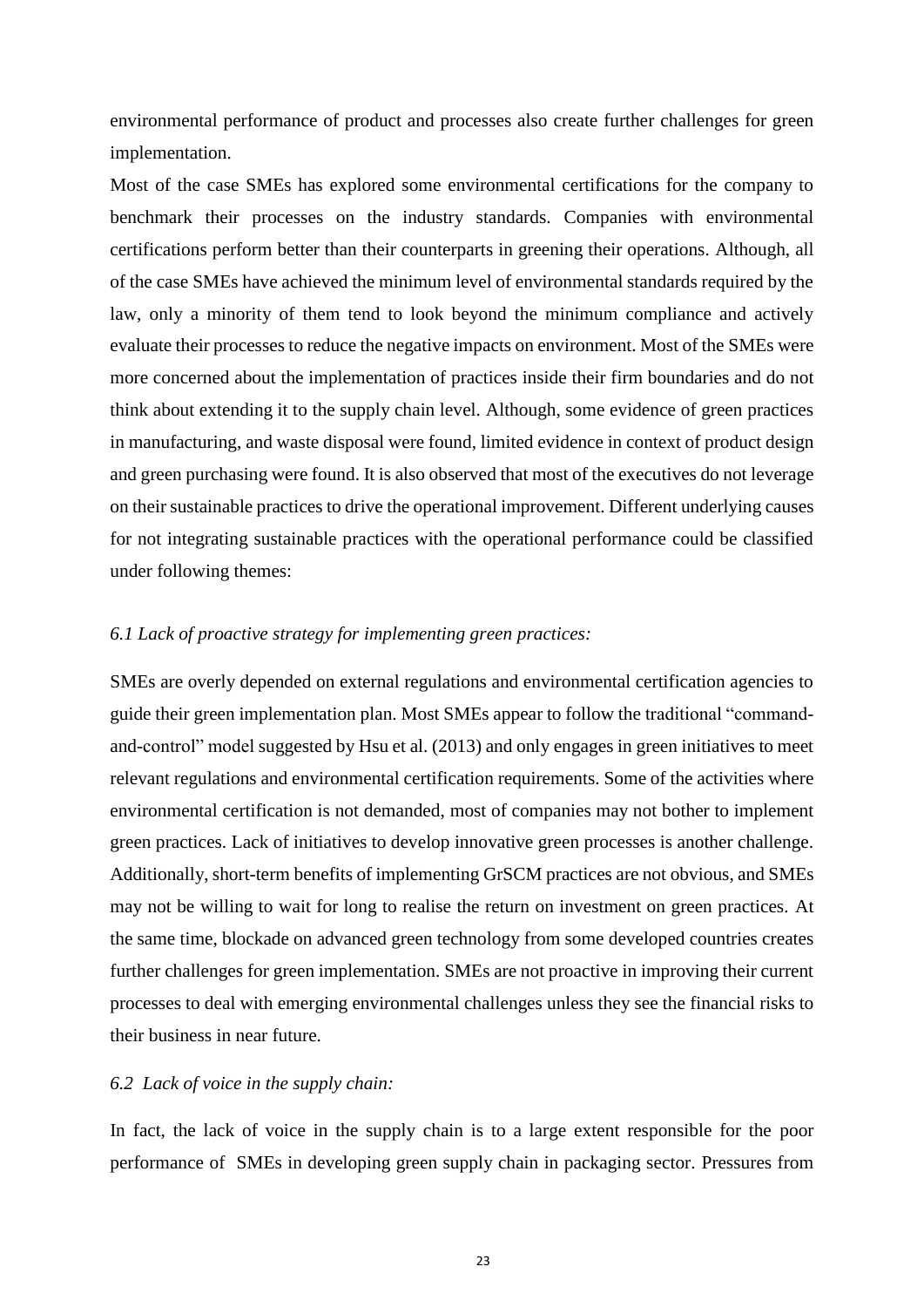large enterprises are much more effective for promoting green practices in the supply chain (Ytterhus et al., 1999). Not aligning the environmental objectives at the supply chain level further creates challenges for effectively implementing the green practices.

## *6.3 Implementation of GrSCM still at the early stage:*

Most SMEs are lacking the experience and skills to implement green practices (Zhu and Sarkis, 2006). Besides, unclear and ambiguous green standards across the life cycle of packaging are problematic for achieving green objectives. Relevant environmental regulations and standards usually focus on one or two activities and processes in the supply chain such as manufacturing or waste management. Due to the lack of scientific guidance and knowledge of the green processes, the development of GrSCM in Chinese packaging sector is full of uncertainty. SMEs should improve the recycling and reuse channels and try to "close the loop" in their manufacturing operation. With limited resources, reusing and recycling are becoming increasingly important to reduce the burden in environment. Developing a corporate culture of environmental management is crucial. Many SMEs have recognized the benefit of green supply chain, but lack in motivations to implement it. The most fundamental solution is to make it the responsibility of everyone. Not only managers, but also employees should have such awareness.

## *6.4 Lack of information sharing with suppliers:*

Sharing and integrating information at the supply chain level is crucial to improve the green performance (Lin and Ho, 2008). However, information linkages between packaging SMEs, and their suppliers and customers are loose. Unlike large enterprises that have abundant information resources and extent contacts with suppliers as well as customers, SMEs have lack of channels to access suppliers and customers' information. As a result, SMEs feel that there are many factors "beyond their control" when they think of implementing the green practices at the supply chain level.

## *6.5 Lack of customers awareness of green packaging:*

Customers' awareness of green packaging and its impact on environment is very limited in China. Customer awareness can be a strong driver for SMEs to implement green practices. If customers demand green products, companies would improve their manufacturing processes and develop a greener supply chain (Luthra et al., 2011, Zhu et al. 2012). Nowadays, though green packaging has become increasingly popular, traditional practices of buying nicely wrapped products remains the main choice of many customers. Promotion of green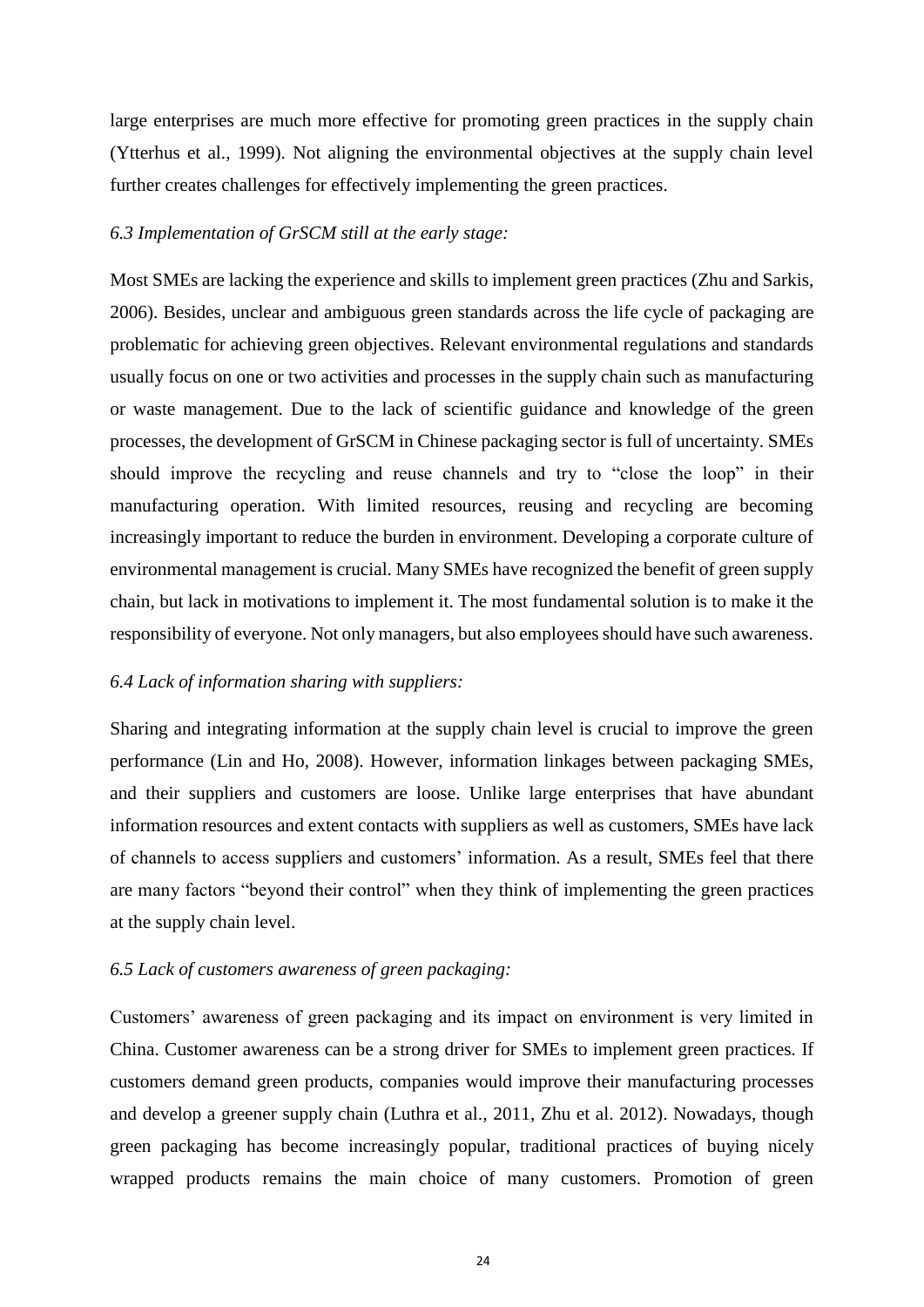consumption among general public to increase the demand for green products is extremely important.

## *6.6 Inadequate support for green transformation:*

As a main exporter of packaging products, China has paid huge price on just seeking economic profits at all cost. There is a need to look beyond the economic performance and incorporate environmental and social indicators in measuring the performance of SMEs. Enhanced government involvement in promoting green practices in SMEs is desired to improve sustainability performance of the packaging sector. The Government has a responsibility to set up clear standards and regulations, perfect supervising mechanism and provide expert guidance to SMEs to adopt green practices. Incentive and supportive financial policies can effectively help to cut down barriers for implementation. For example, tax incentives and affordable loans can alleviate SMEs' financial stress in upgrading their resources. In addition, if a specialized information network of companies in packaging and allied sectors is established to provide detailed information about the environmental standards and best practices, it will be more convenient for SMEs to learn and compare their current practices and improve their performance.

## **7. Conclusion and future research**

The implementation of GrSCM practices in Chinese packaging sector is at an early stage. It heavily rests on isolated green practices of different entities in the supply chain rather than a coordinated effort among all the players to achieve the green objectives (Lee, 2008). Lack of relevant standards and policies, and sluggish information sharing in the sector have impeded the growth of GrSCM. Therefore, to improve the situation, the Government could play a leading role through reforms in various aspects to create a right condition for spreading the environmental friendly practices in the supply chain. Simultaneously, SMEs needs to develop a systematic approach to integrate the green objectives with the operational improvement measures to realise the short and long-term benefits. Fortunately, majority of SMEs are optimistic about the future of GrSCM in Chinese industry.

This study makes theoretical contributions in understanding the state of green practices adopted by Chinese SMEs across the product life cycle of the packaging. The motivations and barriers to implement green practices discussed in this paper could help to understand the challenges in developing green supply chain in China. Limited studies in past have focussed on SMEs in packaging sector and therefore, this study makes significant contributions in providing insights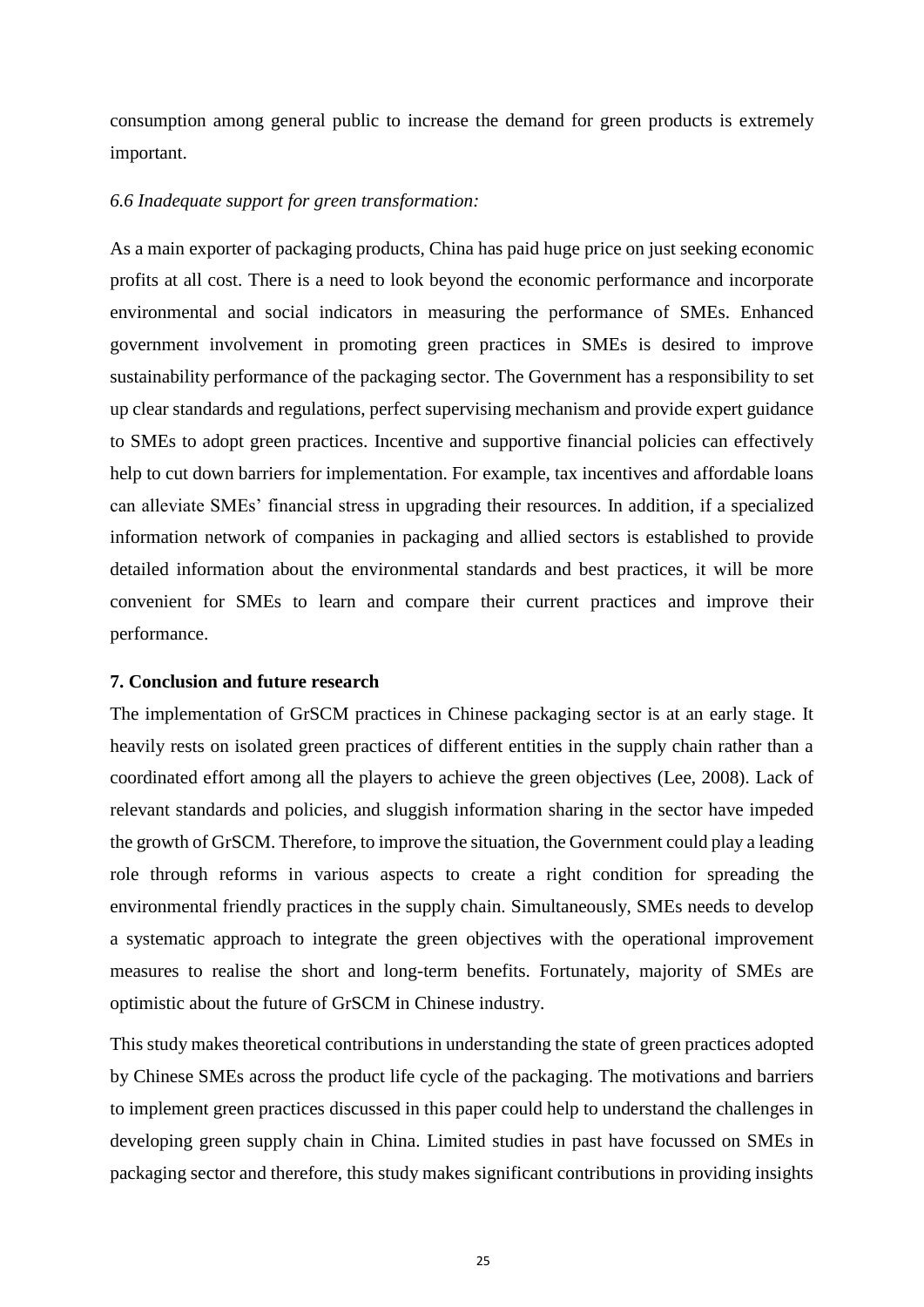into how to improve the environmental performance of SMEs. Analysing and comparing the green practices of the case companies provides useful information about the internal and external factors responsible to promote green practices in the Chinese packaging industry. The pragmatic insights provided in this study have the potential to further enhance the understanding of implementing green practices not only inside the boundary of the firms, but extend it to their supply chains. Different processes across the packaging life- cycle from packaging design to waste disposal stages considered in this study intend to investigate whether the green practices are adopted at the early stage of product life cycle. Implementing green practices at the packaging design stage would be more effective to improve the green performance across the product life cycle. However, in this study limited evidence has been found to support that the SMEs are implementing 'green thinking' at the early stage of the packaging life cycle.

Moreover, there is limited discussion in literature to understand the impact of green practices on operational performance, particularly in context of SMEs in developing countries. Therefore, this paper contributes in developing this crucial understanding by conducting in-depth exploratory study in multiple case scenarios. This study is one of the few that have considered the environmental sustainability practices in the packaging industry in Chinese context. The findings of this study may help the practitioners in making strategic and tactical decisions regarding successful implementation of green supply chain practices in Chinese packaging industry which could significantly affect their sustainability performance. The study could further help the practitioners to deal with the potential challenges discussed in implementing green practices in the supply chain. We believe that the findings of this research will encourage SMEs to become proactive in integrating the green objectives with the operational performance to remain competitive in the global market.

Although this study provides some valuable insights over the implementation of sustainable practices in the Chinese packaging sector, a number of opportunities for future research could be originated based on the discussion presented in this paper. The study only considered seven case companies, and one can argue that this may not be sufficient to generalise the findings. However, this limitation of case study research methodology is well documented in literature. Nevertheless, bigger sample size and alternative methodologies such as survey research and mixed methods could be used in future studies to further provide more in-depth understanding of the environmental performance of SMEs in China. Moreover, the SMEs selected for this study are registered in China Packaging Federation, which means that their green performance are relatively better than those who have not been affiliated with the federation. Therefore, the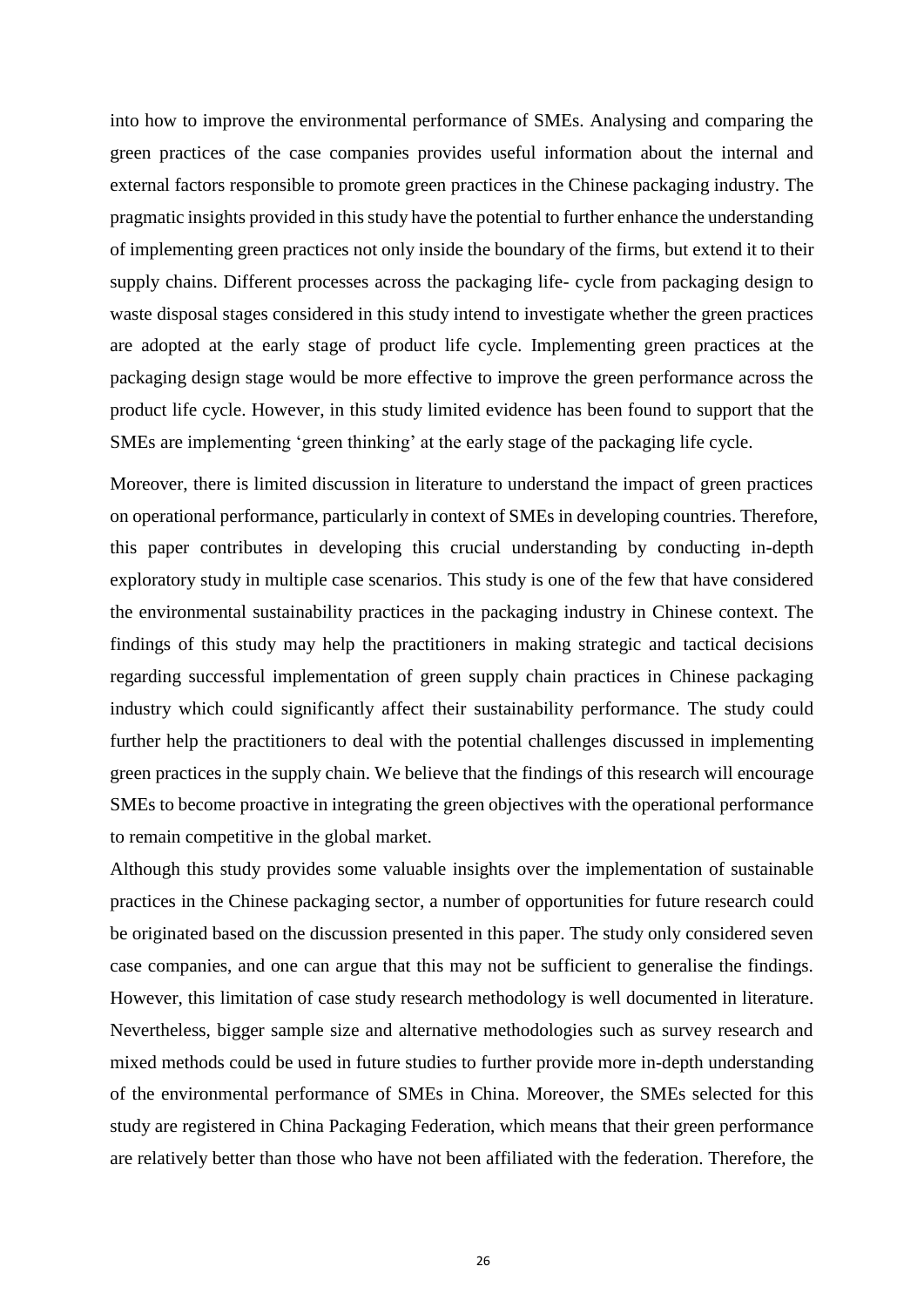findings of this study may present a more optimistic picture of the sector, which could be further investigated in future with a bigger sample size from different regions in China. In addition, future studies could also explore the impact of early versus late implementation of green practices on the performance of SMEs over the packaging life cycle.

Global concerns over the environmental impacts of packaging have prompted governments to introduce stringent policies and regulations to encourage companies to adopt environmental friendly practices. In past the focus was mostly on consumer and retail packaging, however recently, increased discussions over the environmental impacts of industrial packaging are found. Future studies could further explore the sustainability issues in the supply chain of industrial packaging. It would be also interesting to explore how SMEs evolve and adopt changing environmental regulations in different countries. This study could also be replicated in other countries in Asia, like Malaysia, Thailand and Indonesia. These countries have similar cultural and market situations as China in developing green supply chain practices (Rao 2002, Zhu and Sarkis 2004).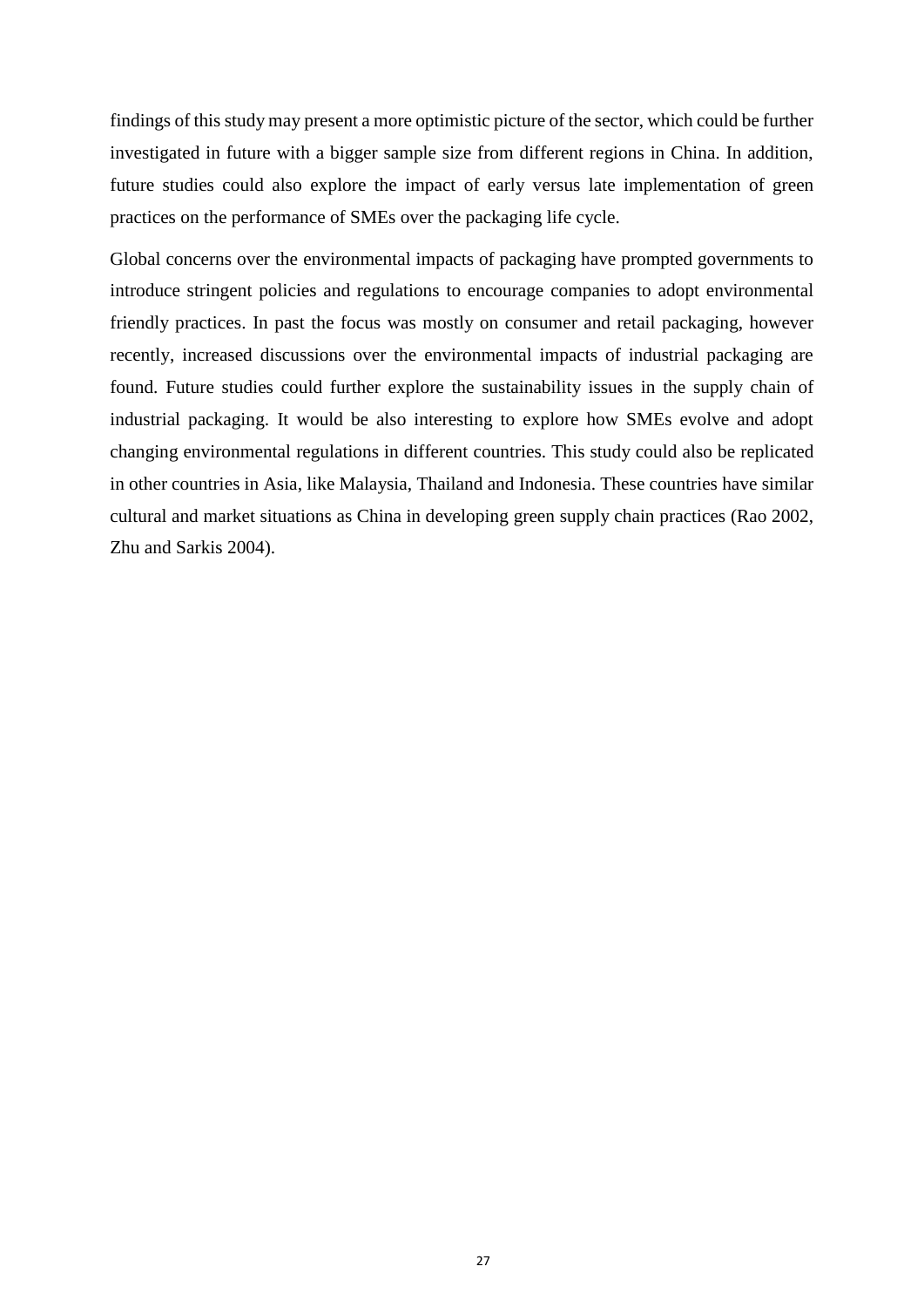## **References**

- Accrosi, R., Cascini, A., Cholette, S., Manzini, R., Mora, C. 2014. Economic and environmental assessment of reusable plastic containers: a food catering supply chain case study. *International Journal of Production Economics*, 152, 88-101.
- Bai, X.M., Hidefumi, I. 2001. Towards sustainable urban water resource management: a case study in Tianjin, China. *Sustainable Development*, 9, 23-35.
- Beamon, B.M. 1991. Designing the green supply chain. *Logistics Information Management*, 12(4), 332-342.
- Bech-Larsen, T. 1996. Danish consumers' attitudes to the functional and environmental characteristics of food packaging. *Journal of Consumer Policy*, 19, 339-363.
- Bornholt, O.C. 1913. Continuous manufacturing by placing machines in accordance with sequence of operations. *Journal of the American Society of Mechanical Engineers*, 35, 1671-1678.
- Bras, B., McIntosh, M.W. 1999. Product, process, and organizational design for remanufacture – an overview of research. *Robotics and Computer-Integrated Manufacturing*, 15(3), 167–178.
- Brown, D. 1993. Plastics packaging of food products: the environmental dimension. *Trends in Food Science & Technology*, 4(9), 294-300.
- Bryman, A. 2001. *Social research methods*, (2nd ed.). England: Oxford University Press.
- Carter, C.R., Ellram, L.M. 1998. Reverse logistics: a review of the literature and framework for future investigation. *Journal of Business Logistics*, 19, 85-102.
- CCICED. 2011. Practices and innovation of green supply chain. [<http://www.cciced.net/encciced/policyresearch/report/201205/P020120529369083627](http://www.cciced.net/encciced/policyresearch/report/201205/P020120529369083627971.pdf) [971.pdf>](http://www.cciced.net/encciced/policyresearch/report/201205/P020120529369083627971.pdf). ACCESSED 20<sup>TH</sup> OCTOBER 2016.
- Chaabane, A., Ramudhin, A., & Paquet, M. (2011). Designing supply chains with sustainability considerations. *Production Planning & Control,* 22(8), 727-741.
- Cherrafi, A., Elfezazi, S., Garza-Reyes, J.A., Benhida, K., Mokhlis, A. (2017), Barriers in Green Lean implementation: a combined Systematic Literature Review and Interpretive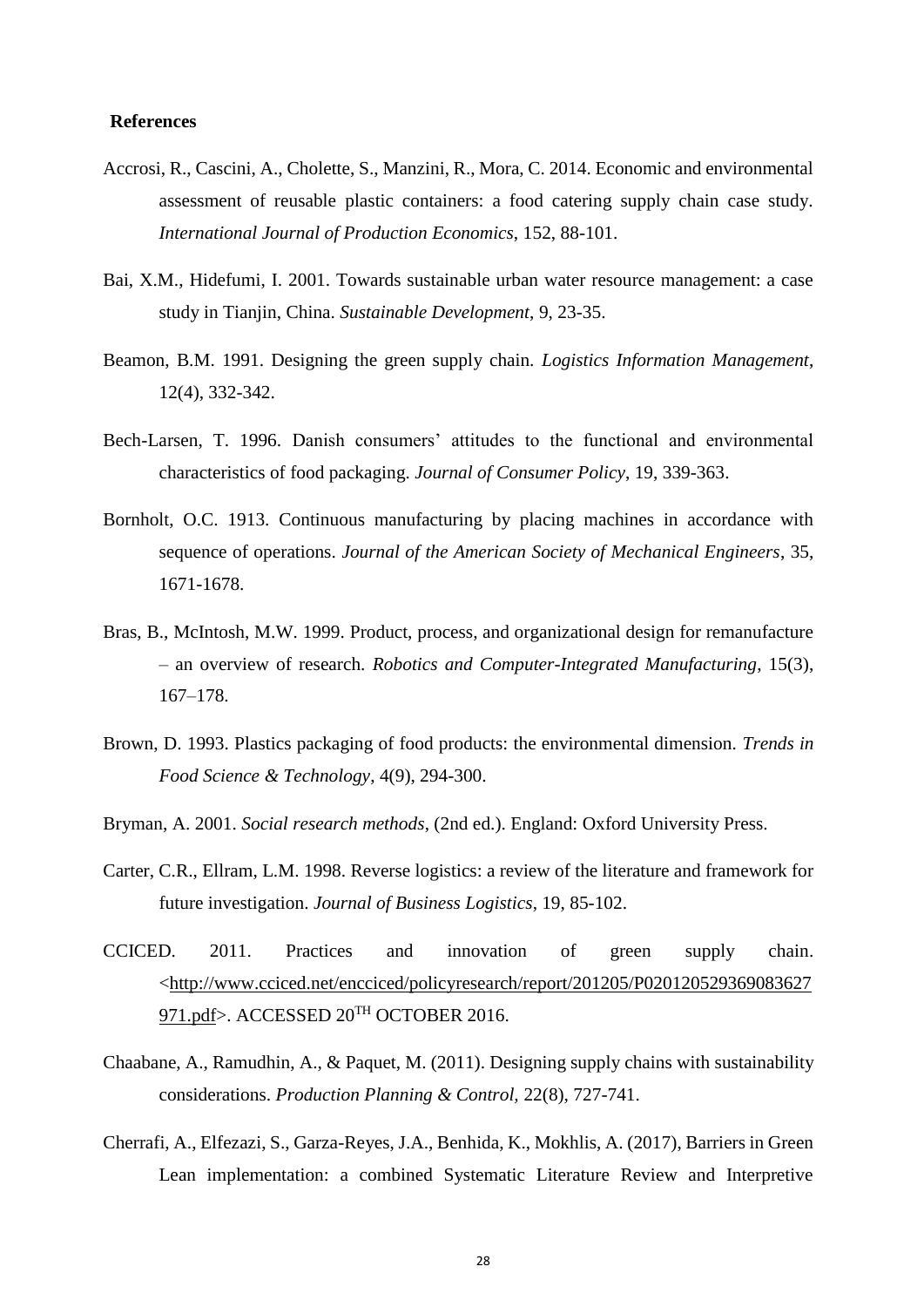Structural Modelling approach, *Production Planning & Control: The Management of Operations,* Vol. 28, No. 10, pp. 829-842*.*

- Chen, C. 2005. Incorporating green purchasing into the frame of ISO1400. *Journal of Cleaner Production*, 13(9), 927-933.
- Chen, J. 2006. Development of Chinese small and medium-sized enterprises. *Journal of Small Business and Enterprise Development*, 13(2), 140-147.
- China Packaging Federation. 2012. Performance of paper making industry has declined in the first quarter of 2012 compared to that of last year. [<http://www.cpta.org.cn/xgwjinfocontent?id=397>](http://www.cpta.org.cn/xgwjinfocontent?id=397).
- Clark, G. 2000. *Developing better systems for communications: environmental best practice in small business.* In Hillary, R. (Ed.). Small and medium-sized enterprises and the environment. Sheffield, England: Greenleaf.
- Cox, A. 1999. Power, Value and supply Chain management, *Supply Chain Management: An International Journal*, 4(4), 167-175.
- Darnall, N. Jolley, G.J., Handfield, R. 2008. Environmental management systems and green supply chain management: complements for sustainability. *Business Strategy and the Environment*, 18, 30-45.
- Daviers, J., Hochman, S. 2007. The greening of the supply chain. *Supply Chain Management Review*, 11(5), 13-14.
- Deegan, C., Gordon, B. 1996. A study of the environmental disclosure policies of Australian corporations. *Accounting and Business Research*, 26(3), 187-199.
- Diabat, A., Govindan, K. 2011. An analysis of the drivers affecting the implementation of green supply chain management. *Resources, Conservation and Recycling*, 55(6), 659-667.
- European Council. 1994. Directive 94/62/EC on packaging and packaging waste. *Official Journal of European Union*, 365, 10-23.
- EPA. 1998. *Inside flexo: a cleaner run for the money.* Washington, D.C: EPA.
- Flick, U. 2014. *An introduction to qualitative research, (5th ed).* London, England: Sage Publications.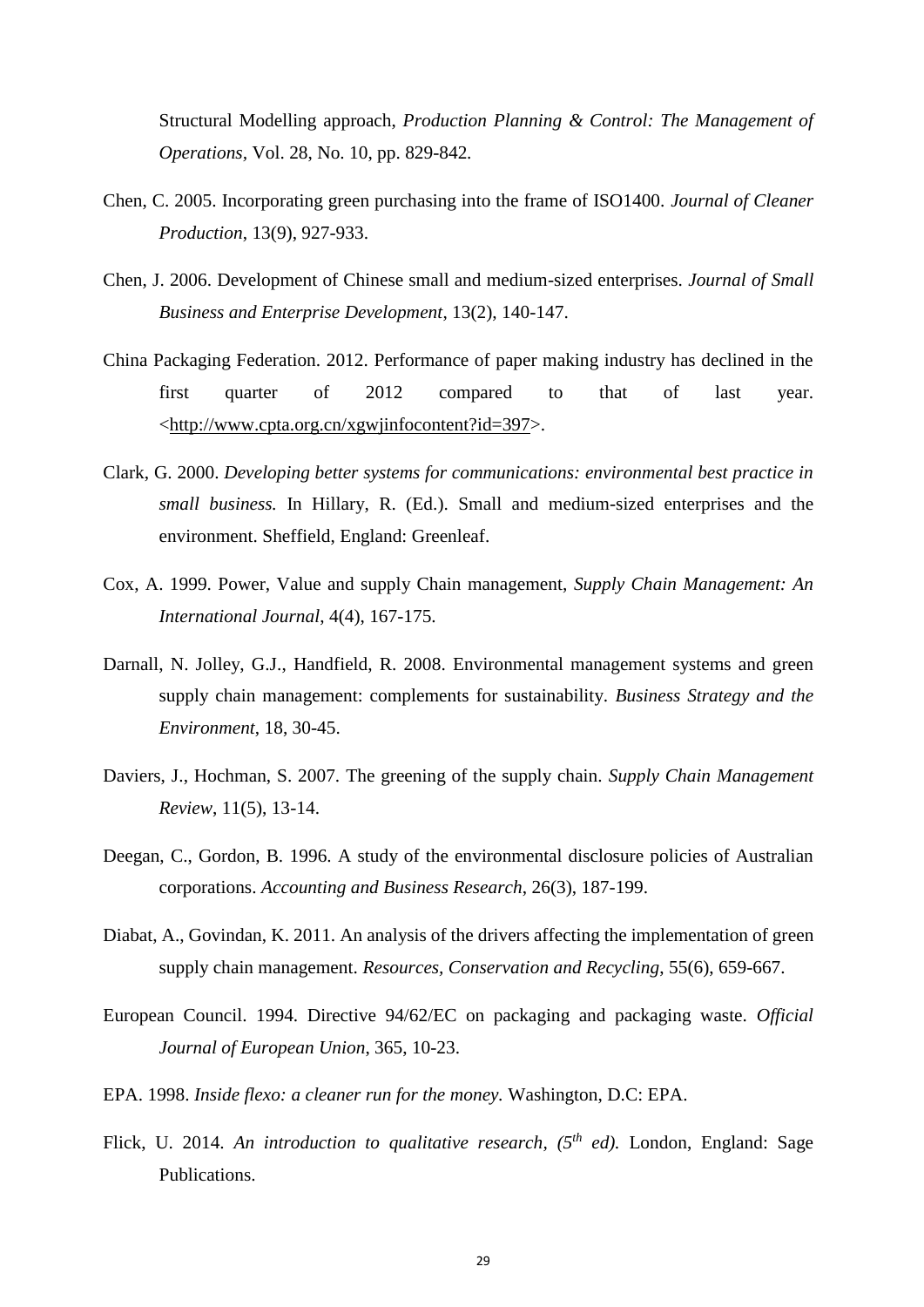- Garza-Reyes, J.A., Villarreal, B., Kumar, V., Molina Ruiz, P. (2016), Lean and Green in the Transport and Logistics Sector – A Case Study of Simultaneous Deployment, *Production Planning & Control: The Management of Operations,* Vol. 27, No. 15, pp. 1221-1232.
- Gilbert, S. 2001. Greening supply chain: enhancing competitiveness through green productivity. Taipei, Taiwan: Asian Productivity Organization.
- Gopal, P.R.C. and Thakkar, J., 2016. Sustainable supply chain practices: an empirical investigation on Indian automobile industry. *Production Planning & Control*, *27*(1), pp.49-64.
- Guide, V.D.R., Spencer, M.S., Srivastava, R. 1996. Are production systems ready for the green revolution? *Production and Inventory Management Journal*, 4, 70-78.
- Guion, L.A., Diehl, D.C., McDonald, D. 2011. Triangulation: establishing the validity of qualitative studies. < [http://edis.ifas.ufl.edu/fy394>](http://edis.ifas.ufl.edu/fy394).
- Gungor, A., Gupta, S.M. 1999. Issues in environmentally conscious manufacturing and product recovery: a survey. *Computers & Industrial Engineering*, 36, 811-853.
- Hall, J. 2000. Environmental supply chain dynamics. *Journal of Cleaner Production*, 8(6), 455- 471.
- Handfield, R., Melnyk, S., Calantone, R., Curcovic, S. 2001. Integrating environmental concerns into the design process: the difference between theory and practice. *IEEE Transactions in Engineering Management*, 48, 189-208.
- Henriques, I., Sadorsky, P. 1996. The determinants of an environmentally responsive firm: an empirical approach. *Journal of Environmental Economics and Management*, 30, 381- 395.
- Hilgers, L. 2009. SMEs in China. *Industrial Outlook*, 4, 19-21, < [http://www.amcham](http://www.amcham-shanghai.org/amchamportal/InfoVault_Library/2009/SMEs_in_China.pdf)[shanghai.org/amchamportal/InfoVault\\_Library/2009/SMEs\\_in\\_China.pdf>](http://www.amcham-shanghai.org/amchamportal/InfoVault_Library/2009/SMEs_in_China.pdf).
- Hsu, C.C., Tan, K.C., Zailani, S.H.M., Jayaraman, V. 2013. Supply chain drivers that foster the development of green initiatives in an emerging economy. *International Journal of Operations & Production Management*, 33(6), 656-688.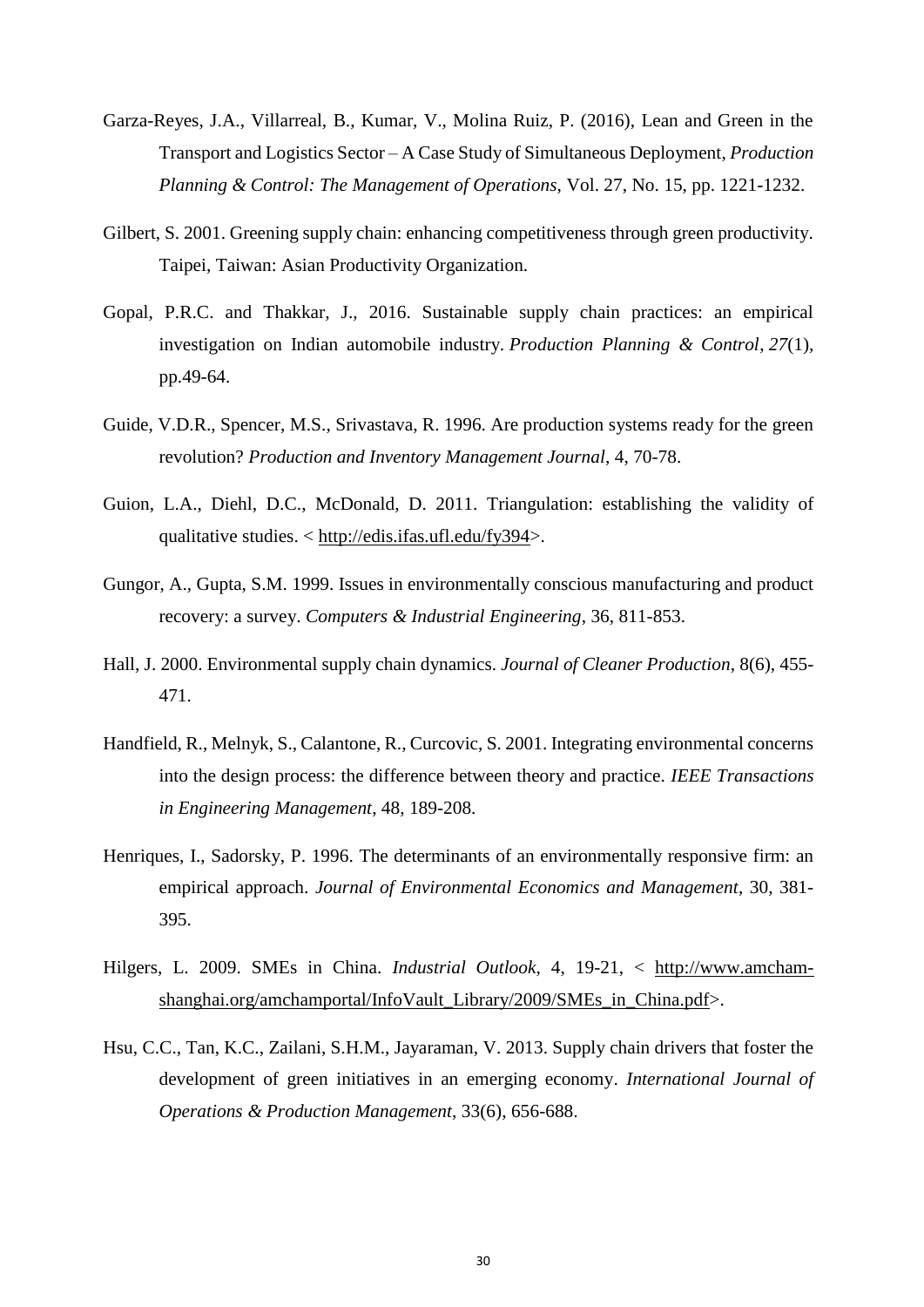- Huang, J. 2017. Sustainable Development of Green Paper Packaging, *Environment and Pollution*, 6 (2), page  $1 - 7$ .
- King, N. 2004. *Using interviews in qualitative research*. In Cassell, C., Symon, G. (Ed.). Essential guide to qualitative methods in organizational research. (6th ed.) (pp. 11-22). London: Sage.
- Jabbour, C.J., Mauricio, A.L. and Jabbour, A.B.L.D.S., 2017. Critical success factors and green supply chain management proactivity: shedding light on the human aspects of this relationship based on cases from the Brazilian industry. *Production Planning & Control*, *28*(6-8), pp.671-683.
- Kumar, V., Holt, D., Ghobadian, A., & Garza-Reyes, J. A. (2015). Developing green supply chain management taxonomy-based decision support system. *International Journal of Production Research,* 53(21), 6372-6389.
- Kvale, S., Brinkmann, S. 2009. *Interviews* (2nd ed). Thousand Oaks, CA: Sage.
- Lai, K.H., Cheng, T.C.E. 2009. *Just-in-Time Logistics*. England: Gower Publishing.
- Lai, K. H., Wong, C. W. Y. Wong. 2012. Green logistics management and performance: Some empirical evidence from Chinese manufacturing exporters, *Omega*, 40 (3), 267-282.
- Lee, S-Y. 2008. Drivers for the participation of small and medium-sized suppliers in green supply chain initiatives. *Supply Chain Management: An International Journal*, 13(3), 185-198.
- Lee, V.H., Ooi, K.B., Chong, A.Y.L. and Lin, B., 2015. A structural analysis of greening the supplier, environmental performance and competitive advantage. *Production Planning & Control*, *26*(2), pp.116-130.
- Lewis, H. 2005. Defining product stewardship and sustainability in the Australian packaging industry. *Environmental Science & Policy*, 8, 45-55.
- Lin Y., Ho, H. 2008. An empirical study on logistics services provider, intention to adopt green innovations. *Journal of Technology, Management and Innovation*, 3(1), 17-26.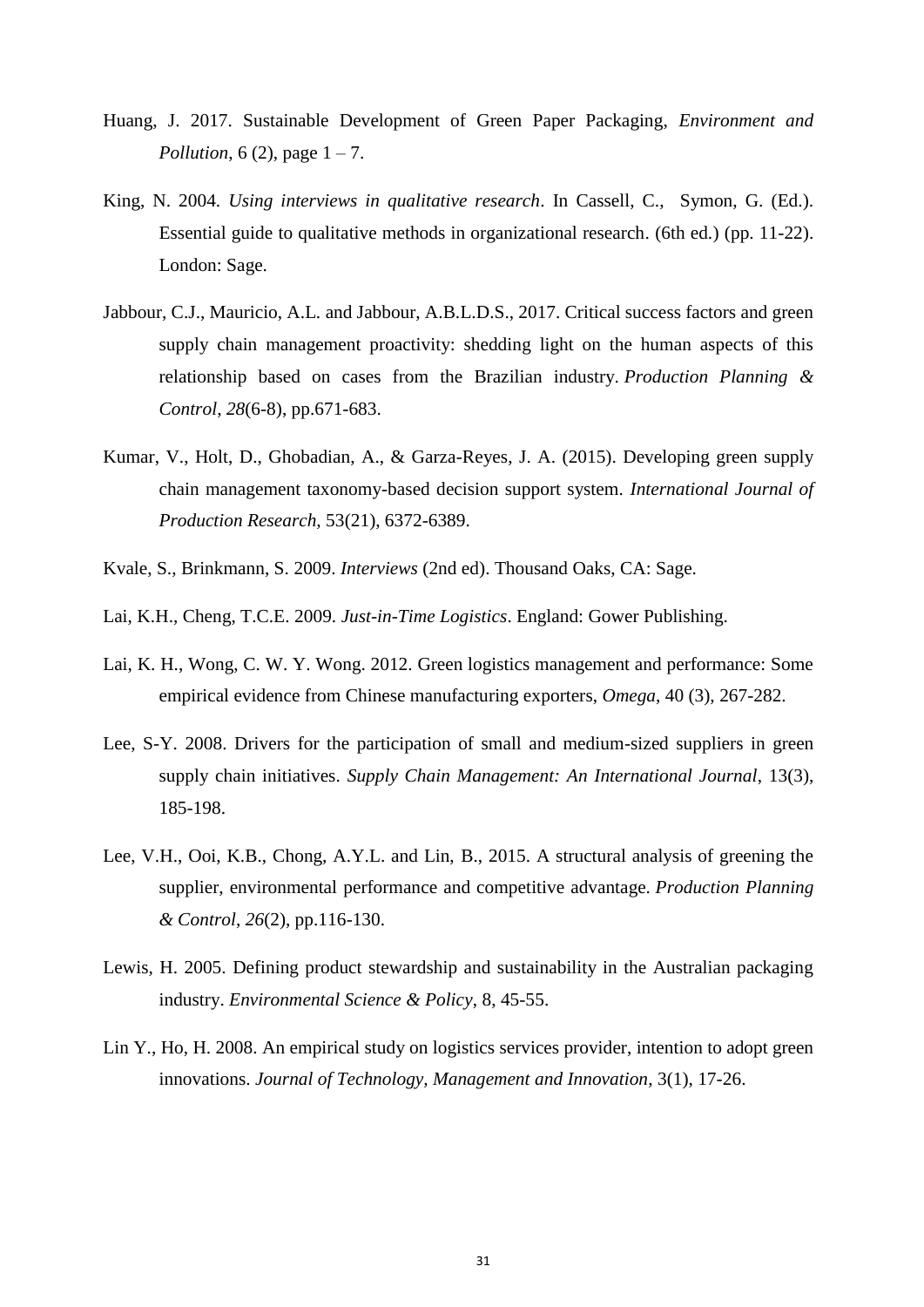- López-Torres, G. C., Garza-Reyes, J. A., Maldonado-Guzmán, G., Kumar, V. Rocha-Lona, L. and Cherrafi, A. (2017), Knowledge management for sustainability in operations, *Production Planning & Control (In Press)*
- Luken, R., Stares, R. 2005. Small business responsibility in developing countries: a threat or an opportunity? *Business Strategy and the Environment*, 14, 38-53.
- Lun, Y.H.V., Lai, K.H., Wong, C.W.Y., Ng, C.T., Cheng, T.C.E. 2011. Research in shipping and transport logistics. *International Journal of Shipping and Transport Logistics*, 3(1), 1-5.
- Luthra, S., Garg, D. and Haleem, A., 2015. Critical success factors of green supply chain management for achieving sustainability in Indian automobile industry. *Production Planning & Control*, *26*(5), pp.339-362.
- Luthra, S., Kumar, V., Kumar, S., Haleem, A. 2011. Barriers to implement green supply chain management I automobile industry using interpretive structural modelling technique-an Indian perspective. *Journal of Industrial Engineering and Management*, 4(2), 231-257.
- Marshall, D., McCarthy, L., Heavey, C., & McGrath, P. (2015). Environmental and social supply chain management sustainability practices: construct development and measurement. *Production Planning & Control,* 26(8), 673-690.
- Meikle, J. 1995. *American plastic: a cultural history*. New Brunswick: Rutgers University Press.
- Min, H., Galle, W.P. 2001. Green purchasing practices of US firms. *International Journal of Operations & Production Management*, 21, 1222-1238.
- Mohanty, R.P. and Prakash, A., 2014. Green supply chain management practices in India: an empirical study. *Production Planning & Control*, *25*(16), pp.1322-1337.
- National Bureau of Statistics of China. 2013. China statistical yearbook 2013.
- Patton, M.Q. 2002. *Qualitative research and evaluation methods*. Thousand Oaks, CA: Sage Publications.
- Pohlen, T.L., Farris, M.T. 1992. Reverse logistics in plastics recycling. *International Journal of Physical Distribution & Logistics Management*, 22(7), 35-47.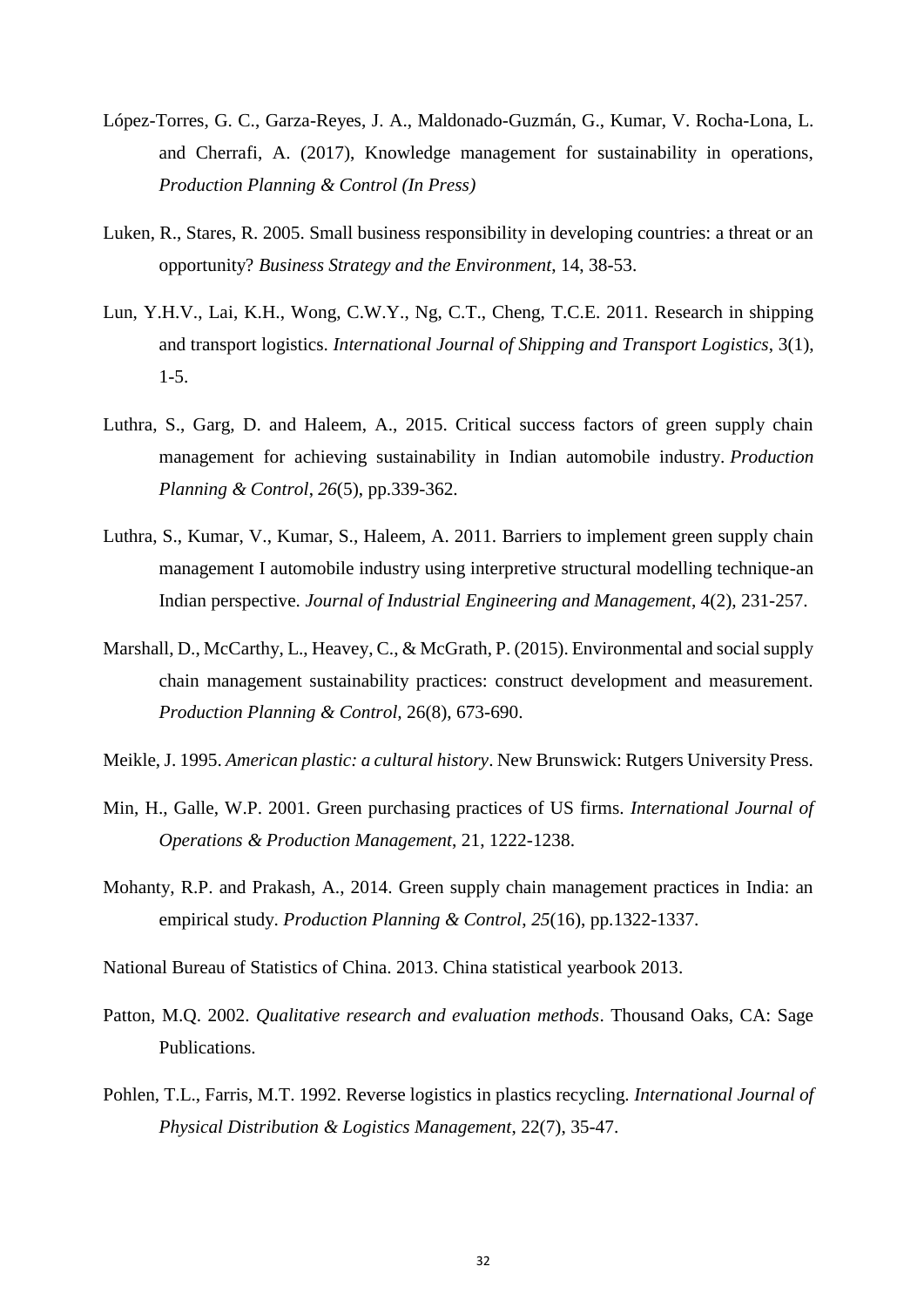- Rao, P. 2002. Greening the supply chain: a new initiative in South East Asia. *International Journal of Operations and Production Management*, 21(6), 632-635.
- Rao, P. 2007. Greening of the supply chain: an empirical study for SMEs in the Philippine context. *Journal of Asia Business Studies*, 1(2), 55 – 66.
- Rao, P., Holt, D. 2005. Do green supply chains lead to competitiveness and economic performance? *International Journal of Operation & Production Management*, 25(9), 898-916.
- Roper, S., Parker, C. 2006. How (and where) the mighty have fallen: branded litter. *Journal of Marketing Management*, 22, 473-487.
- Roy, R., Whelan, R.C. 1992. Successful recycling through value-chain collaboration. *Long Range Planning*, 25, 62-71.
- Russo, D., Rizzi, C. 2014. Structural optimization strategies to design green products. *Computers in Industry*, 65, 470-479.
- Sarkis, J. 2003. A strategic decision framework for green supply chain management. *Journal of Cleaner Production*, 11, 397-409.
- Sarkis, J., Zhu, Q., Lai, K-H. 2011. An organizational theoretic review of green supply chain management literature. *International Journal of Production Economics*, 130, 1-15.
- Sino Market Insight Co. Ltd. 2013. China packaging industry report 2013-2016. [<http://aipack.com.au/Content/Attachment/PI\\_China\\_report.pdf>](http://aipack.com.au/Content/Attachment/PI_China_report.pdf).
- Srivastava, K.S. 2007. Green supply-chain management: a state-of-the-art literature review. *International Journal of Management Reviews*, 9(1), 27-30.
- Stenbacka, C. 2001. Qualitative research requires quality concepts of its own. *Management Decision*, 39(7), 551-555.
- Svanes, E., Vold, M., Moller, H., Pettersen.M.K., Larsen, H., Hanssen, O.J. 2010. Sustainable packaging design: a holistic methodology for packaging design. *Packaging Technology and Science*, 23, 161-175.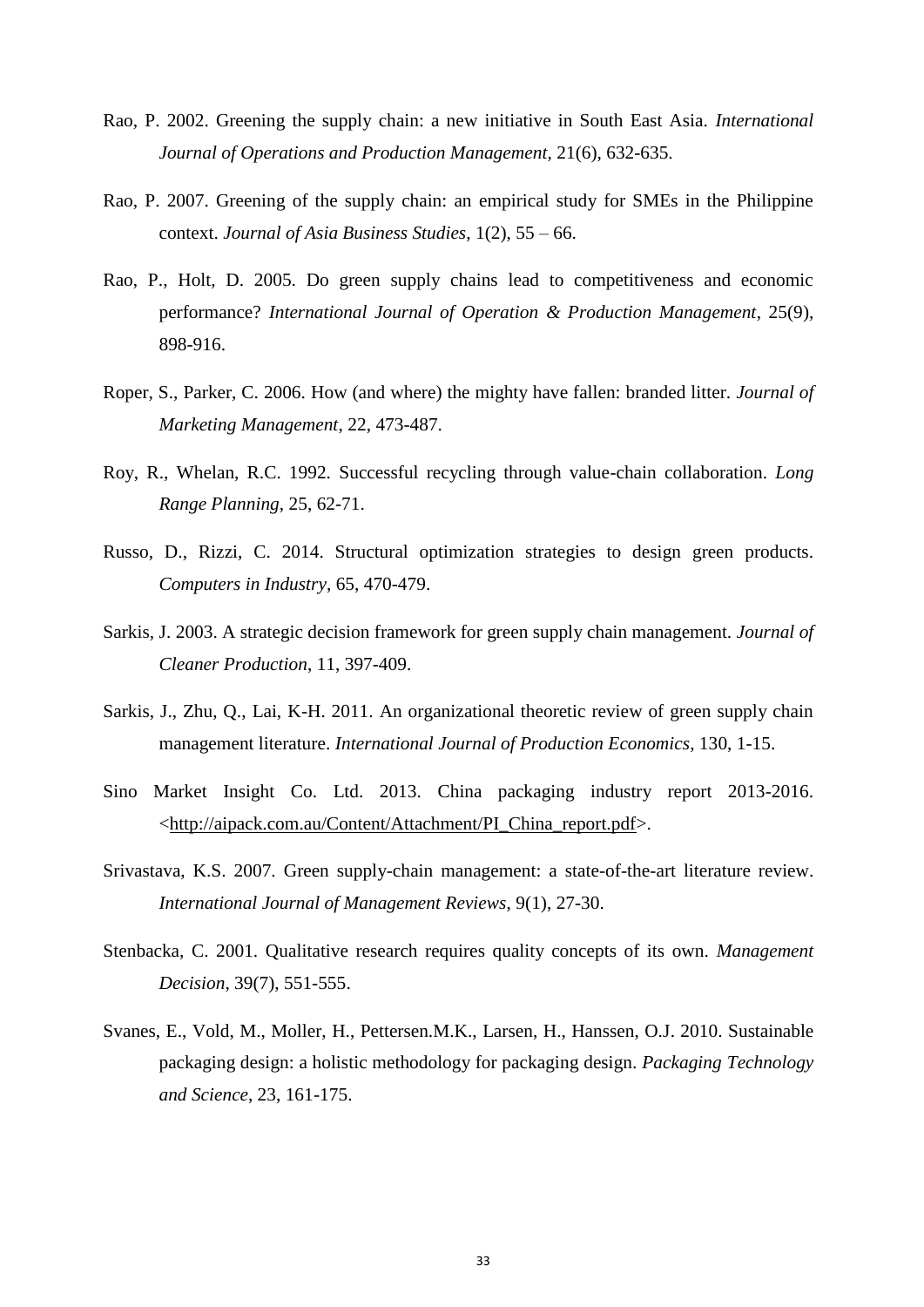- Tabone, M.D., Cregg, J.J., Beckman, E.J., Landis, A.E. 2010. Sustainability metrics: life cycle assessment and green design in Polymers. *Environmental Science & Technology*, 44(21), 8264-8269.
- Tseng, M.L., Tan, K.H., Lim, M., Lin, R.J. and Geng, Y., 2014. Benchmarking eco-efficiency in green supply chain practices in uncertainty. *Production Planning & Control*, *25*(13- 14), pp.1079-1090.
- US-AEP. 1999. Sector based public policy in the Asia-Pacific Region. US-Asia Environmental Partnership.
- US-AEP. 2000. Supply chain environmental management lessons for leader in the electronic industry. Clean Technology Environmental Management Program. US-Asia Environmental Partnership.
- Vachon, S., Klassen, R.D. 2008. Environmental management and manufacturing performance: the role of collaboration in the supply chain. *International Journal of Production Economics*, 111(2), 299-315.
- Van Hoek, R.I., Erasmus. 2000. From reversed logistics to green supply chains. *Logistics Solutions Issue*, 2, 28–33.
- Verghese, K., Lewis, H. 2007. Environmental innovation in industrial packaging: a supply chain approach. *International Journal of Production Research*, 45(18-19), 4381-4401.
- Walker, H., Di Sisto, L., McBain, D. 2008. Drivers and barriers to environmental supply chain management practices: lessons from the public and private sectors. *Journal of Purchasing and Supply Management*, 14(1), 69-85.
- Wikstrom, F., Williams, H., Verghese, K., Clune, S. 2014. The influence of packaging attributes on consumer behaviour in food-packaging life cycle assessment studies- a neglected topic. *Journal of Cleaner Production*, 73, 100-108.
- Williams, H., Wikstrom, F. 2010. Environmental impact of packaging and food losses in a life cycle perspective: a comparative analysis of five food items. *Journal of Cleaner Production*, 19(1), 43-48.
- Xinhua News Agency. 2001. How should China do to meet with the challenge of green barriers.Economy Daily. [<http://www.chinadaily.com.cn/business/economy.html>](http://www.chinadaily.com.cn/business/economy.html).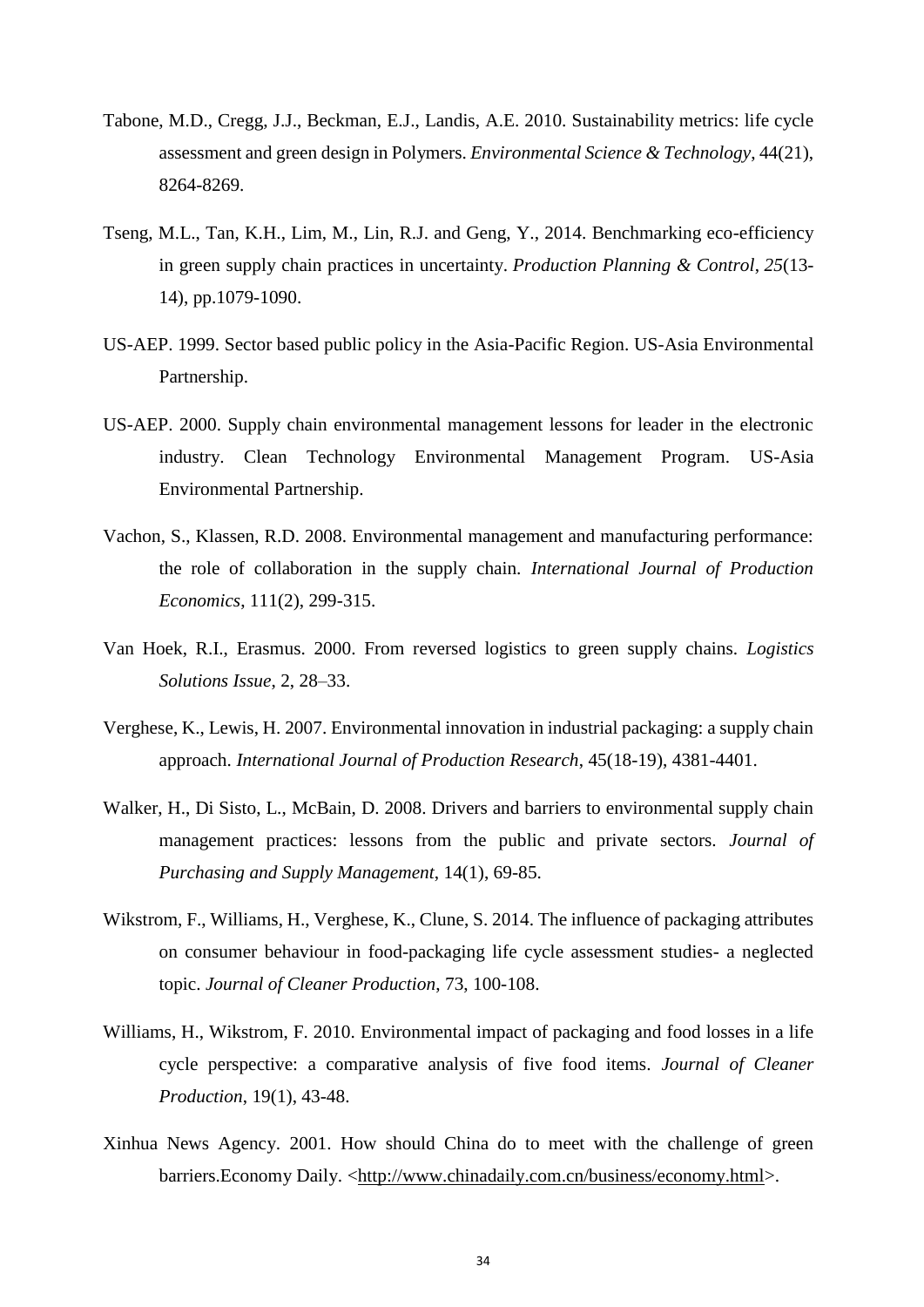- Xueyan, Y.A.O., 2015. Research on Green Strategies for Packaging Design. *China Packaging Industry*, *16*, p.030.
- Ytterhus, B.E., Arnestad, P., Lothe, S. 1999. Environmental initiatives in the retailing sector: an analysis of supply chain pressures and partnerships. *Eco-Management and Auditing*, 6(4), 181-188.
- Yin, R.K., 2011. *Applications of case study research*. Sage.
- Yin, R.K., 2017. *Case study research and applications: Design and methods*. Sage publications.
- Yu, W., Chavez, R. and Feng, M., 2017. Green supply management and performance: a resource-based view. *Production Planning & Control*, *28*(6-8), pp.659-670.
- Zailani, S., Jeyaraman, K., Vengadasan, G., Premkumar, R. 2012. Sustainable supply chain management (SSCM) in Malaysia: a survey. *International Journal of Production Economics*, 140, 330-340.
- Zhang, H.C., Kuo, T.C., Lu, H., Huang, S.H. 1997. Environmentally conscious design and manufacturing: a state-of-the-art survey. *Journal of Manufacturing Systems*, 16(5), 352– 371.
- Zhang, V.I., Ursacki, T., Nemetz, P. 1999. Can China be a clean tiger? *Growth Strategies and Environmental Realities*, 72(1), 23-37.
- Zhang, G., Zhao, Z. 2012. Green packaging management of logistics enterprises. *Physics Procedia*, 24, 900-905.
- Zhu, Q., Geng, Y. 2001. Integrating environmental issues into supplier selection and management. *Greener Management International*, 35, 27-40.
- Zhu, Q., Sarkis, J. 2004. Relationships between operational practices and performance among early adopters of green supply chain management practices in Chinese manufacturing enterprises. *Journal of Operations Management*, 22, 265-289.
- Zhu, Q., Sarkis, J., Geng, Y. 2005. Green supply chain management in China: pressures, practices and performance. *Green Supply Chain Management*, 25(5), 449-468.
- Zhu, Q., Zhang, L. 2004. Green purchasing in coal-burning power plants. *Energy Conservation & Environmental Protection*, 13(2), 18-20.